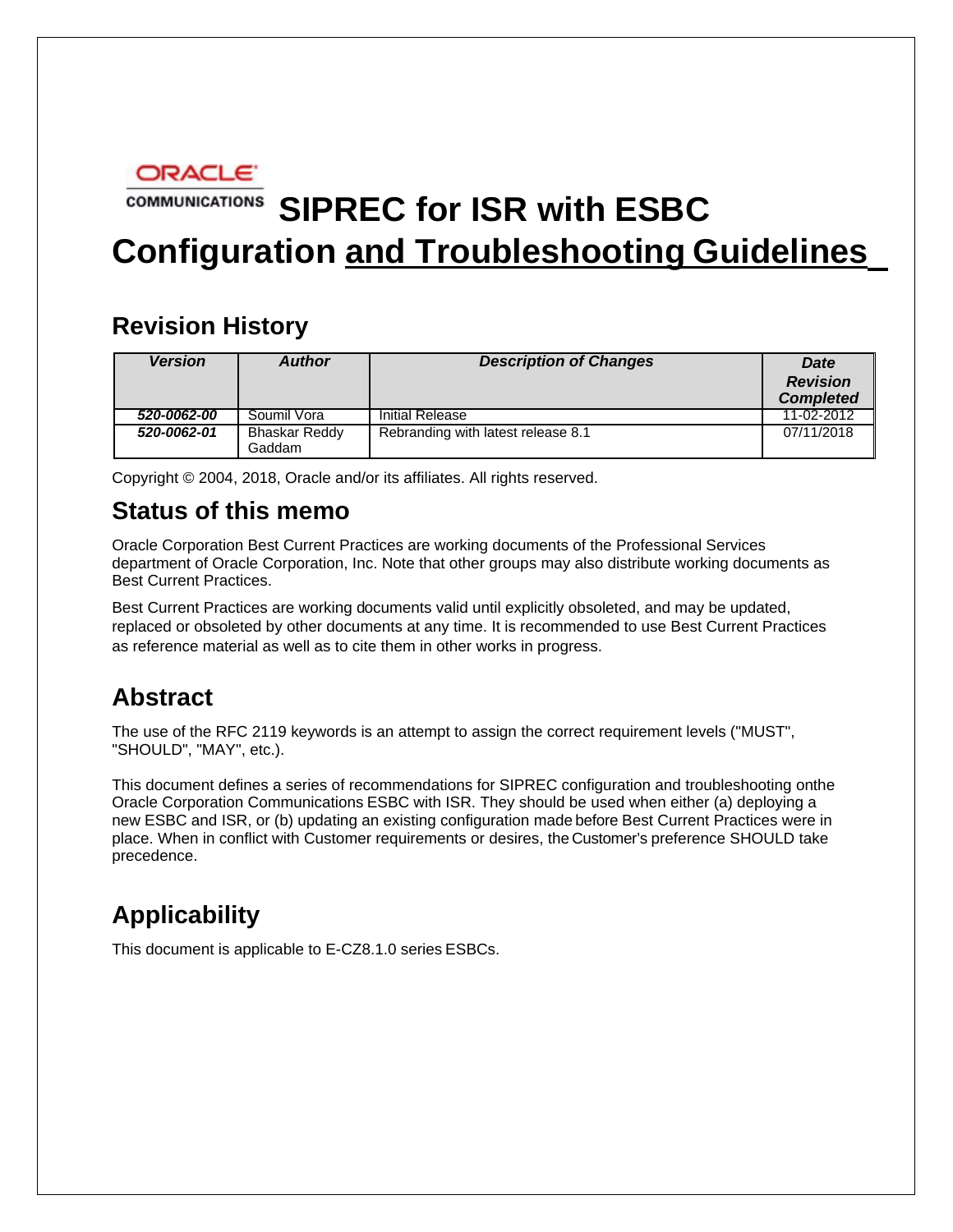# **Contents**

| $3.3 -$ |  |
|---------|--|
|         |  |
|         |  |
|         |  |
| 4.1.2   |  |
| 4.1.3   |  |
|         |  |
|         |  |
| 6.      |  |
|         |  |
|         |  |
|         |  |
| 10      |  |
|         |  |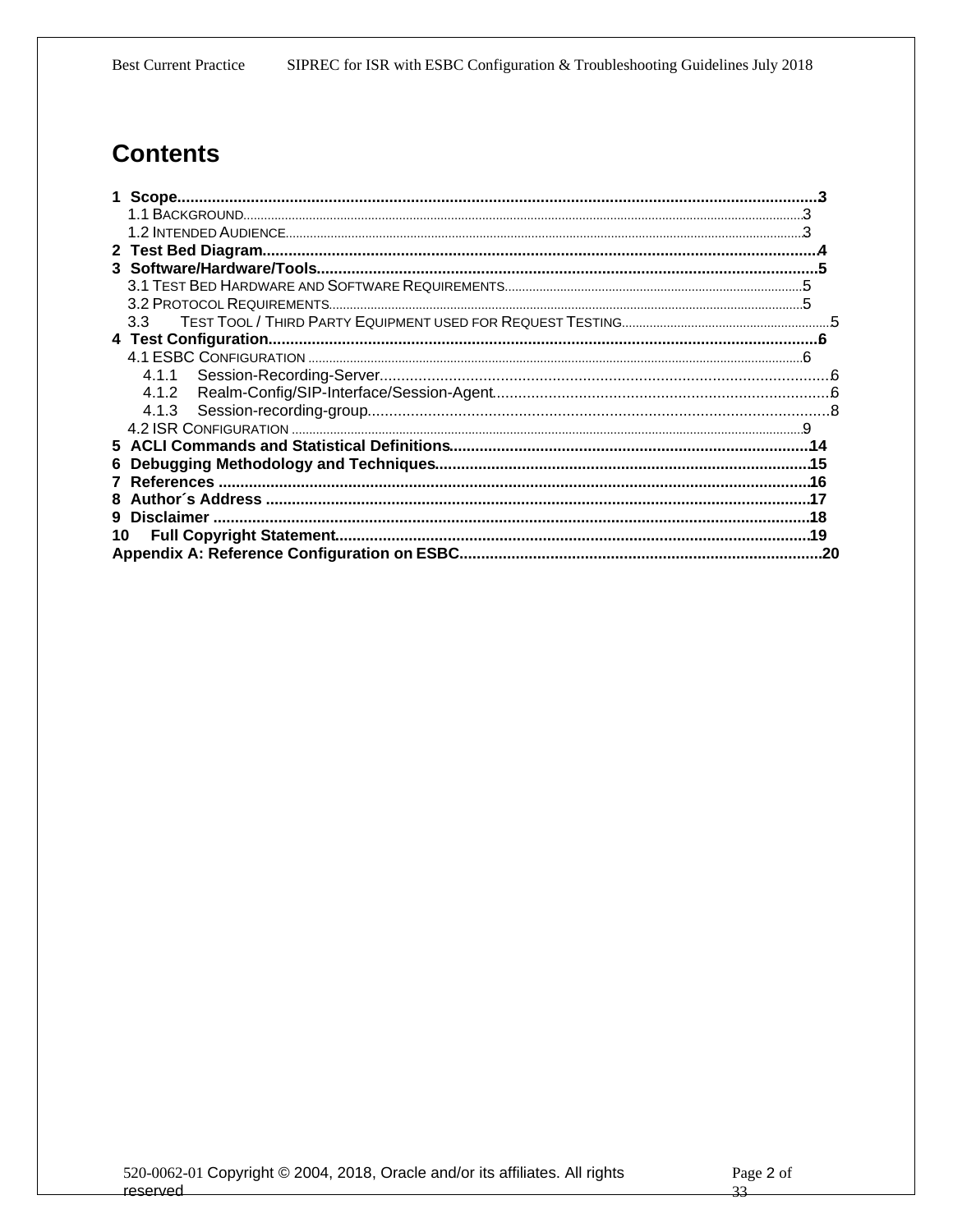#### <span id="page-2-0"></span>**1 Scope**

#### <span id="page-2-1"></span>**1.1 Background**

SIPREC (session recording protocol) is based on a collection of draft standards using SIP RFC3261. It is the interaction between a Session Recording Client (SRC) and a Session Recording Server (SRS) to control the recording of media that has been transmitted in the context of a communication session (CS) between multiple user agents.

In all cases herein, the SRC is the Oracle Corporation ESBC and SRS is an Oracle Corporation Net-Net Interactive Session Recorder (ISR).

#### **1.2 Intended Audience**

<span id="page-2-2"></span>This document is intended for use by Oracle Corporation HQ and Field Based Engineers. It assumes the reader is familiar with basic operations of the ESBC, and has attended the following training course(s) (or has equivalent experience):

□ [https://docs.oracle.com/cd/E95619\\_01/html/esbc\\_ecz810\\_configuration](https://docs.oracle.com/cd/E95619_01/html/esbc_ecz810_configuration/)/

Further, the test plans enclosed assume familiarity with the ESBC's ACLI command line interface, retrieving and reviewing log files generated by the ESBC, standard network analysis tools (Ethereal/tcpdump), and all protocols involved in the activity.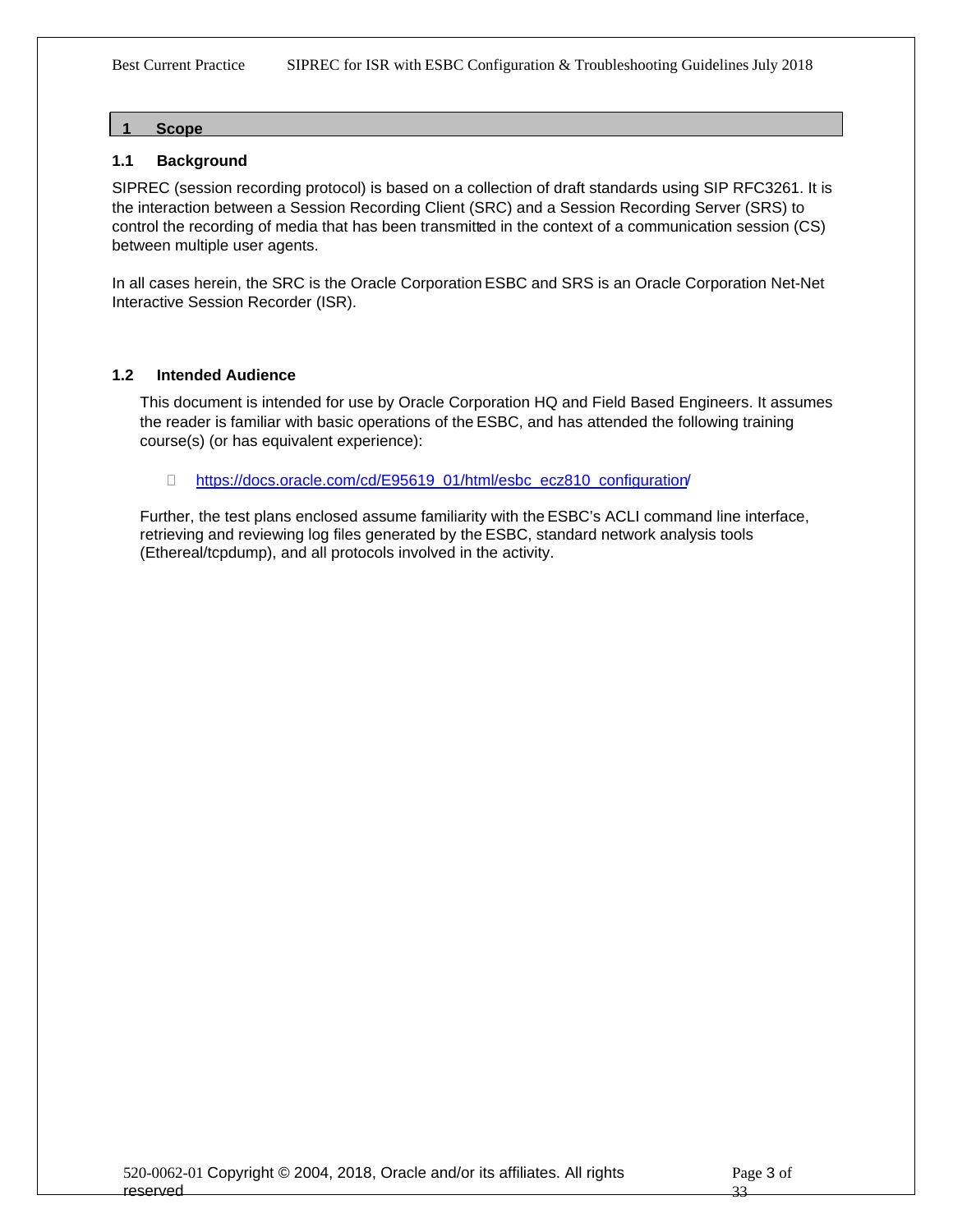<span id="page-3-0"></span>**2 Test Bed Diagram**



The reference configuration presented here has been entered, tested, and verified on a NN4600 ESBC in the lab at Oracle Corporation.

In the example configurations, the Core Softswitch resides in a "trusted" network in the 172.16.123.0/24 subnet, and the ESBC interfaces to this "trusted" network are in the 172.16.50.0/24 subnet.

The Softswitch IP address is 172.16.123.101 and the IP address on the ESBC to which the Softswitch sends its SIP signaling is 172.16.50.100. The ISR RSS is at 172.16.101.84

The far end devices reside on the "untrusted" network in the 172.16.122.0/24 subnet, and the ESBC interface to this untrusted" network is in the 192.168.50.0/24 subnet.

The IP address from which the Net-Net ESBC sends its messages to the SIP trunk is 192.168.50.100. The SIP trunk far end IP address is 172.16.122.101.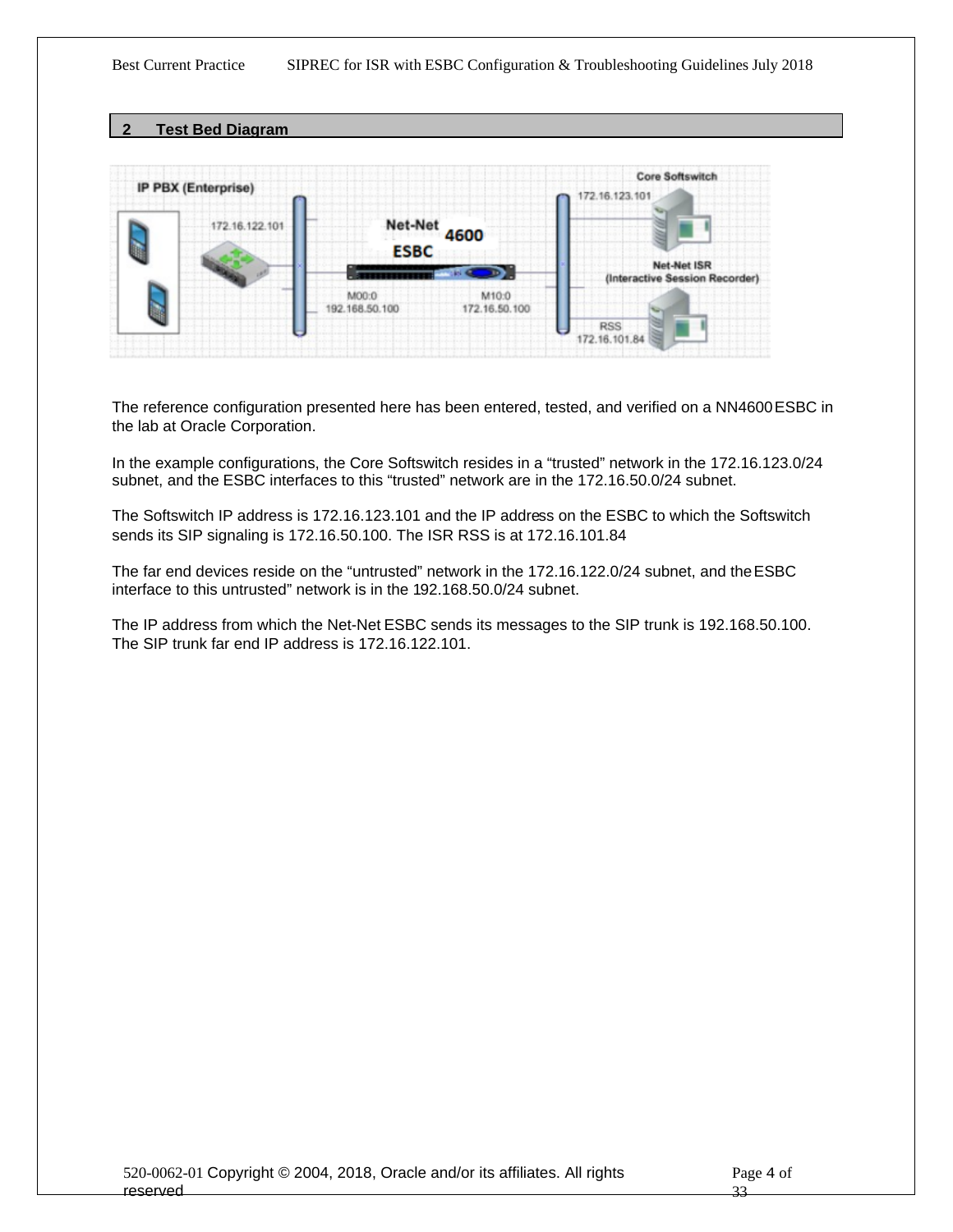#### <span id="page-4-1"></span><span id="page-4-0"></span>**3 Software/Hardware/Tools**

#### **3.1 Test Bed Hardware and Software Requirements**

| <b>System Platform</b> | <b>Mainboard Rev.</b> | <b>Bootloader</b>             | <b>Software Version/Patch</b> |
|------------------------|-----------------------|-------------------------------|-------------------------------|
| <b>Net-Net 4600</b>    | 0.1                   | Acme Packet<br>ECZ8.0.0 Patch | nnECZ810.bz                   |
| Net-Net ISR            | N.A                   | N.A                           | Release 6.2                   |

#### <span id="page-4-2"></span>**3.2 Protocol Requirements**

| <b>Functionalities</b><br><b>Under Test</b> | <b>Signaling</b><br><b>Protocol</b> | <b>Signaling</b><br><b>Transport</b> | <b>Media</b><br><b>Protocol</b> | <b>Transcoding</b><br><b>Codecs (If</b><br><b>Applicable)</b> |
|---------------------------------------------|-------------------------------------|--------------------------------------|---------------------------------|---------------------------------------------------------------|
| <b>Session Recording</b>                    | <b>SIP</b>                          | UDP                                  | <b>RTP</b>                      | N.A                                                           |

### <span id="page-4-3"></span>**3.3 Test Tool / Third Party Equipment used for Request Testing**

| <b>Third Party Platform</b> | <b>Software Version/Patch</b> |
|-----------------------------|-------------------------------|
| EXFO                        | -8.9                          |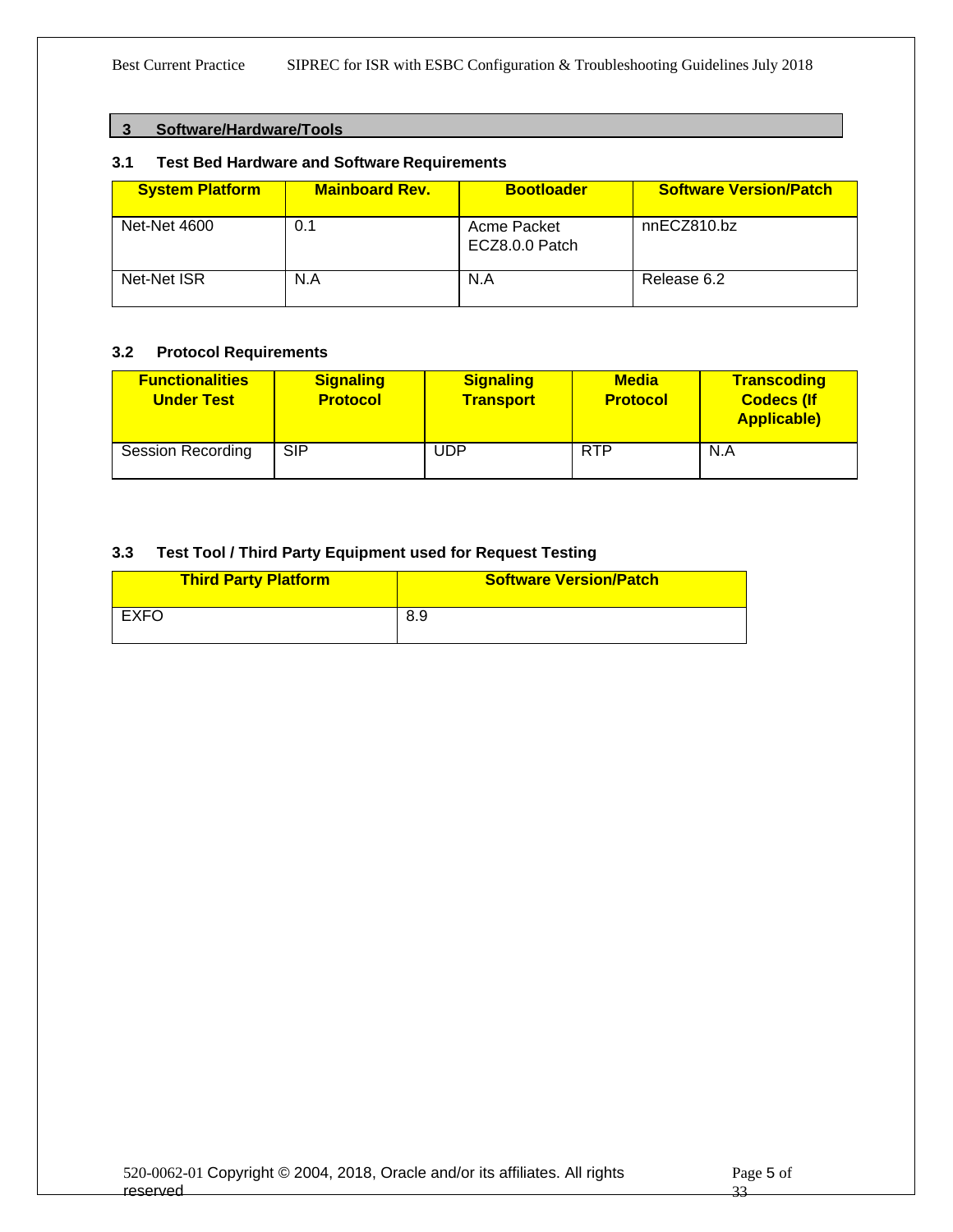#### <span id="page-5-0"></span>**4 Test Configuration**

#### <span id="page-5-1"></span>**4.1 ESBC Configuration**

Below is the configuration specific to SIPREC on the **ESBC**.

#### <span id="page-5-2"></span>**4.1.1 Session-Recording-Server**

The Session-Recording-Server represents the actual session recording server that receives replicated media and recording signaling. In this case the SRS is the RSS component of the NN-ISR. It is given a name which serves as a unique identifier for referencing the object in the session-agent, realm-config, or sip-interface.

Each SRS is associated with a realm-config. The realm specifies the source interface from which the replicated traffic will originate. The destination is an IP:Port parameter (IP address or hostname with an optional port) that defines the SIP address (request URI) of the actual SRS.

configure terminal  $\square$  session-router  $\square$  session-recording-server

```
session-recording-server
```

| name             | CSEisr        |
|------------------|---------------|
| description      | CSE ISR       |
| realm            | Core          |
| mode             | selective     |
| destination      | 172.16.101.84 |
| port             | 5060          |
| transport-method | TIDP          |
|                  |               |

#### <span id="page-5-3"></span>**4.1.2 Realm-Config/SIP-Interface/Session-Agent**

As mentioned earlier the SRS name serves as a unique identifier for referencing the object in realmconfig, sip-interface or session-agent.

| session-recording-server   | CSEisr   |
|----------------------------|----------|
| session-recording-required | disabled |

The session-recording-required is a configuration option associated with a session-agent, realm-config or sip-interface. If this attribute is set to *enabled* the recording dialogue must be established prior to the communication session being established.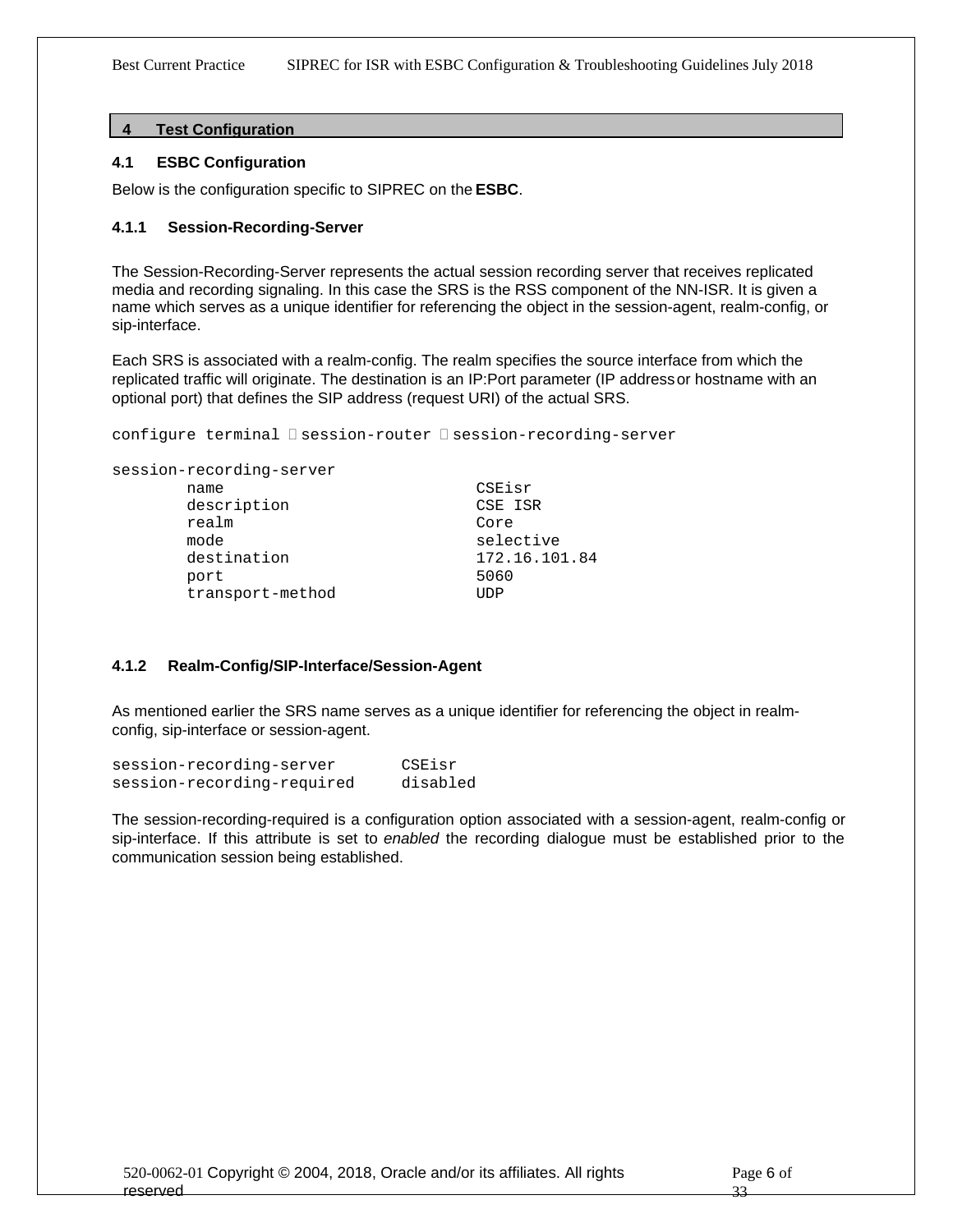

#### SIP INVIT, Erecording required", selective recording

If session-recording-required is set to *disabled*, then the communication session between the participants gets set up first, then the dialog between SRC and SRS will be attempted. If the call between SRS and SRC fails, the call between the participants will be unaffected.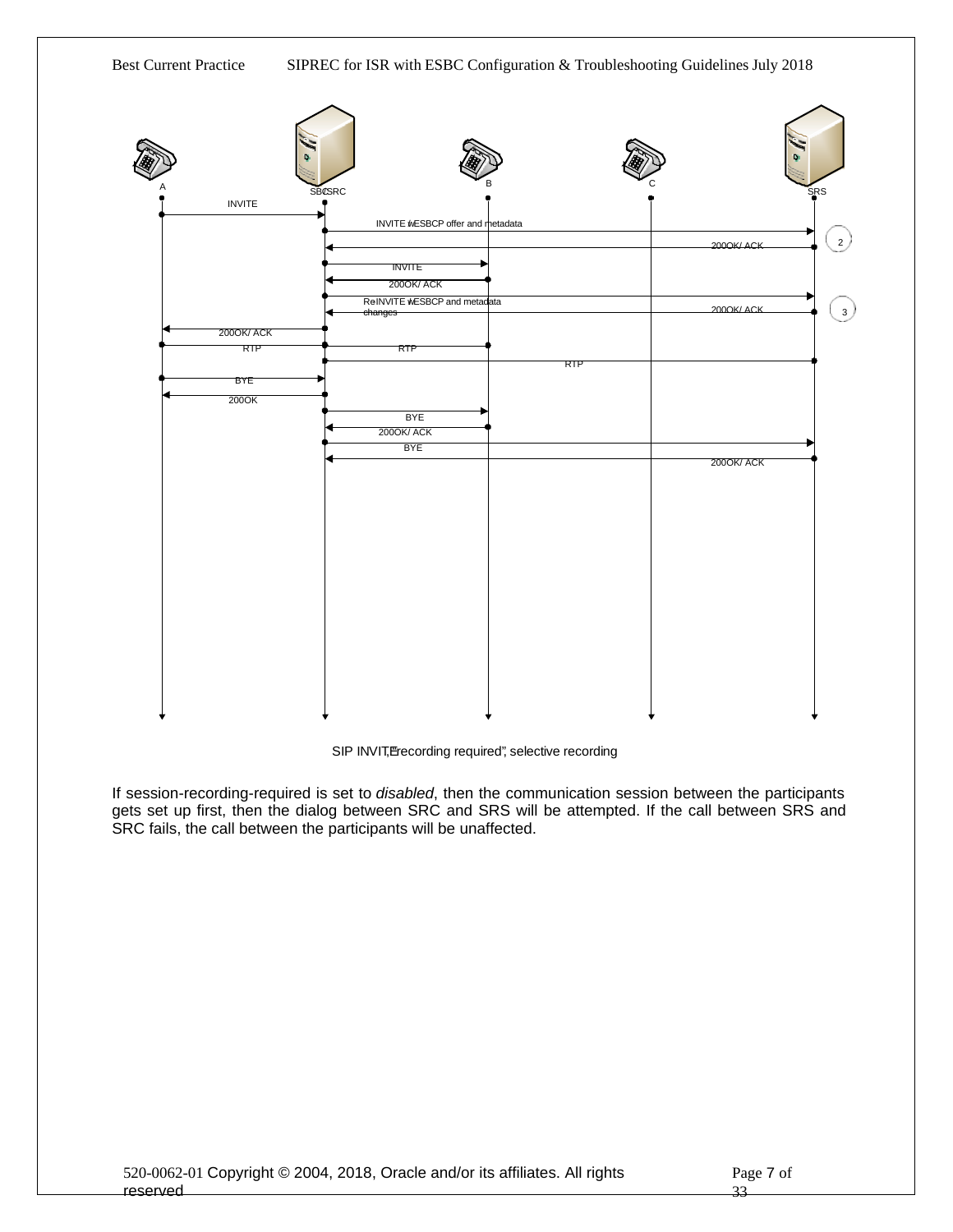Best Current Practice SIPREC for ISR with ESBC Configuration & Troubleshooting Guidelines July 2018



SIP INVIT, Frecording not required"

#### <span id="page-7-0"></span>**4.1.3 Session-recording-group**

The session-recording-group is a configuration object that is used to solve problems related to high availability for third party call recorders. It defines a collection of one or more SRSs. Some SRSs may not have the ability to communicate between themselves or do not have a load-balancing device fronting the equipment to distribute the traffic in an intelligent fashion. The ESBC helps solve this problem by utilizing SIP's transport mechanism as well as keeping track of statistics on each SRS.

When multiple SRSs are in a SRG, the ESBC can use heuristics to intelligently route the recording dialog to one or more SRSs utilizing the selection strategy.

```
session-recording-group
     name CSEisrgroup
     description
     strategy Hunt
     simultaneous-recording-servers 1
     session-recording-servers
```

```
520-0062-01 Copyright © 2004, 2018, Oracle and/or its affiliates. All rights 
reserved
```
Page 8 of 33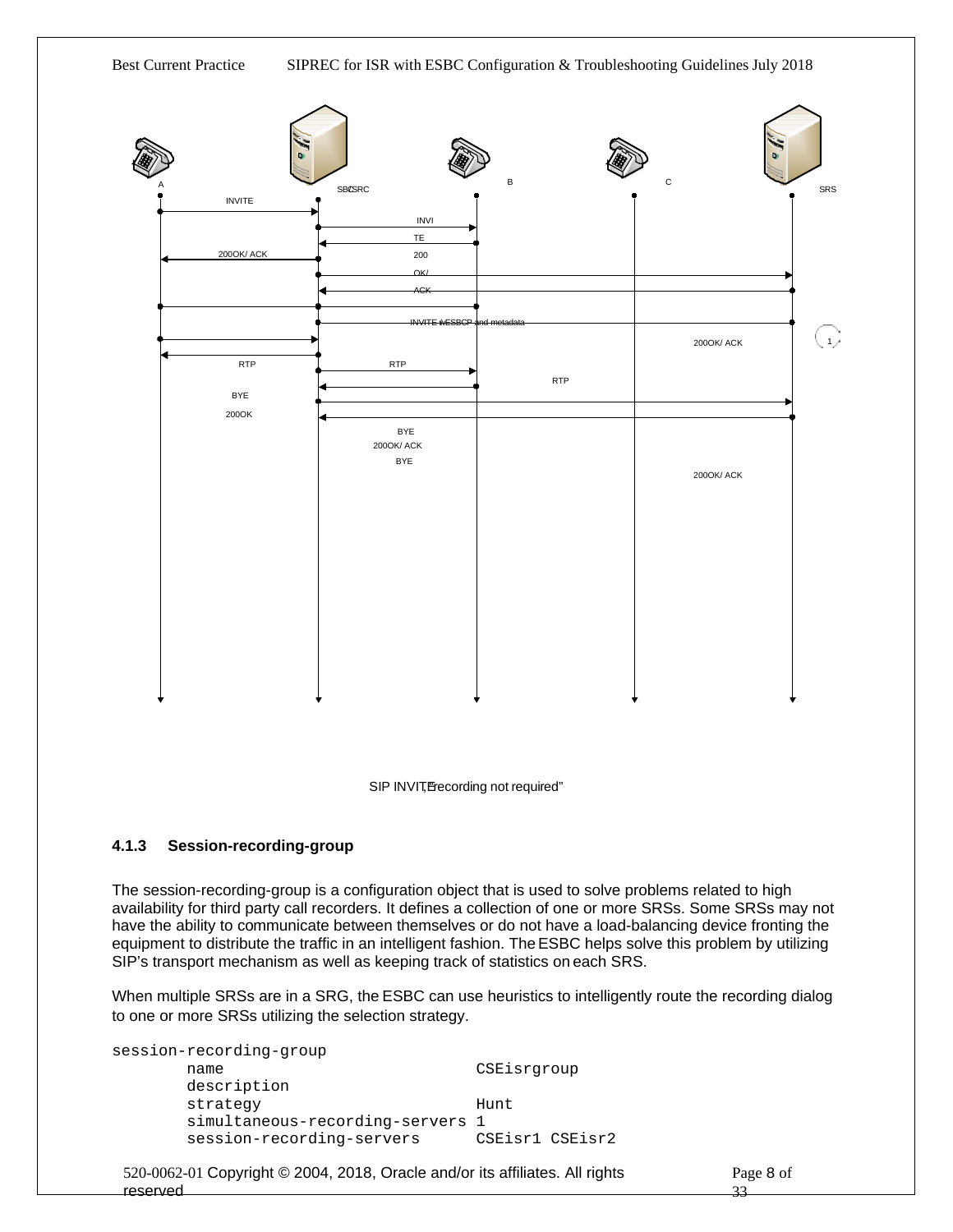The configuration option "*simultaneous-recording-servers*" controls the number of simultaneous SIP dialogs that are established to the SRSs in the SRG. For instance, if a SRG contains 3 SRSs and "*simultaneous-recording-servers*" is set to 2, the ESBC shall initiate a SIP INVITE to the next two SRSs based on the SRG strategy. The number of simultaneous recording servers does not dictate the number of Recording Dialogs (SIP dialogs between SRC and SRS) that are required to be active for a communication session. If two SRSs exist in a SRG and "*simultaneous-recording-servers*" is set to 2, so long as at least one recording dialogue to any of the servers completes, the recording session is treated as being established, even if the option for "*session-recording-required*" is enabled. Setting "*sessionrecording-required*" to "enabled" does not imply that the number of simultaneous-recording-servers in a SRG MUST establish a recording dialogue for the communication session to complete.

As mentioned earlier the SRS is referenced on the session-agent, realm-config or sip-interface. This attribute can also be used to specify the SRG. If a SRG is to be specified instead of a SRS, the SRG group name must be prefixed with "SRG:" followed by the SRG name. This is to distinguish between a SRS being referenced vs. a SRG being referenced. This is implemented the same way as referencing a session-agent or a session-agent-group.

#### <span id="page-8-0"></span>**4.2 ISR Configuration**

Below is the configuration on the **Interactive Session Recorder (ISR):-** 

**Site:-**

Below is the home screen after a successful login into the dashboard GUI:-

| ORACLE <sup>®</sup> |                                                                   | <b>Interactive Session Recorder</b> |
|---------------------|-------------------------------------------------------------------|-------------------------------------|
|                     | Welcome, sign in to your account.<br>Email:<br>Password:<br>Login |                                     |
|                     |                                                                   |                                     |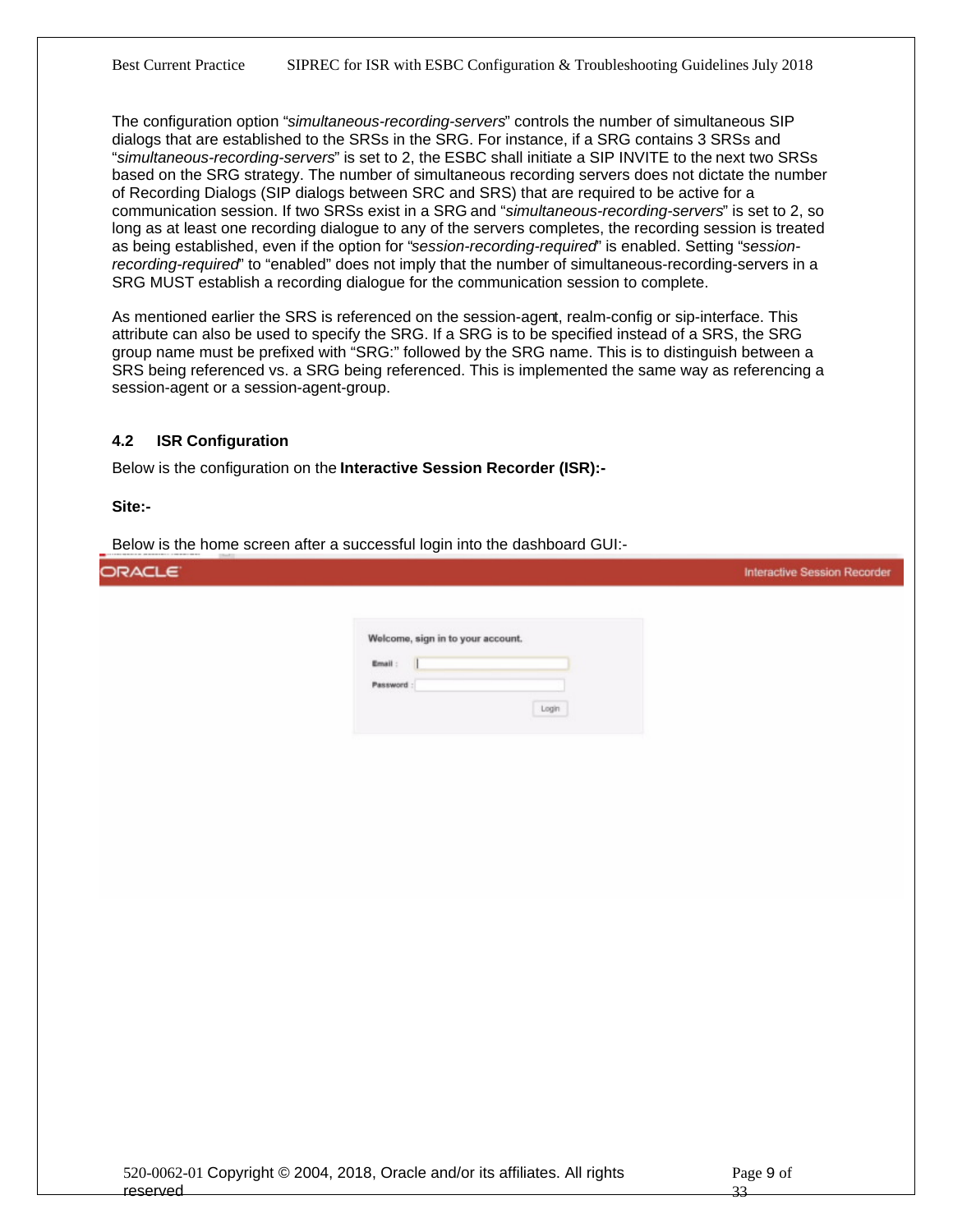

Click on Admin in order to build a configuration on the NN-ISR.

| Admin<br>Settings<br><b>Reports</b><br>Recordings<br>What Would You Like To Manage?<br>31<br>Accounts<br>Realms<br>-<br><b>Routes</b><br>Users<br>s<br>≏<br><b>Authorization Services</b><br>s<br><b>Custom Data Fields</b><br>ь<br><b>External Event Destinations</b><br>Locales<br>89<br><b>Recording Format Profiles</b><br><b>Security Settings</b><br><b>Template Definitions</b><br>÷<br><b>Thirdparty Services</b><br>×<br><b>Live Sessions</b><br>冒 | <b>Sites</b> | ORACLE <sup>®</sup> |  | <b>Interactive Session Recorder</b> |
|-------------------------------------------------------------------------------------------------------------------------------------------------------------------------------------------------------------------------------------------------------------------------------------------------------------------------------------------------------------------------------------------------------------------------------------------------------------|--------------|---------------------|--|-------------------------------------|
|                                                                                                                                                                                                                                                                                                                                                                                                                                                             |              |                     |  | Welcome, Admin. 5. Logaut M Help    |
|                                                                                                                                                                                                                                                                                                                                                                                                                                                             |              |                     |  |                                     |
|                                                                                                                                                                                                                                                                                                                                                                                                                                                             |              |                     |  |                                     |
|                                                                                                                                                                                                                                                                                                                                                                                                                                                             |              |                     |  |                                     |
|                                                                                                                                                                                                                                                                                                                                                                                                                                                             |              |                     |  |                                     |
|                                                                                                                                                                                                                                                                                                                                                                                                                                                             |              |                     |  |                                     |
|                                                                                                                                                                                                                                                                                                                                                                                                                                                             |              |                     |  |                                     |
|                                                                                                                                                                                                                                                                                                                                                                                                                                                             |              |                     |  |                                     |
|                                                                                                                                                                                                                                                                                                                                                                                                                                                             |              |                     |  |                                     |
|                                                                                                                                                                                                                                                                                                                                                                                                                                                             |              |                     |  |                                     |
|                                                                                                                                                                                                                                                                                                                                                                                                                                                             |              |                     |  |                                     |
|                                                                                                                                                                                                                                                                                                                                                                                                                                                             |              |                     |  |                                     |
|                                                                                                                                                                                                                                                                                                                                                                                                                                                             |              |                     |  |                                     |
|                                                                                                                                                                                                                                                                                                                                                                                                                                                             |              |                     |  |                                     |
|                                                                                                                                                                                                                                                                                                                                                                                                                                                             |              |                     |  |                                     |
|                                                                                                                                                                                                                                                                                                                                                                                                                                                             |              |                     |  |                                     |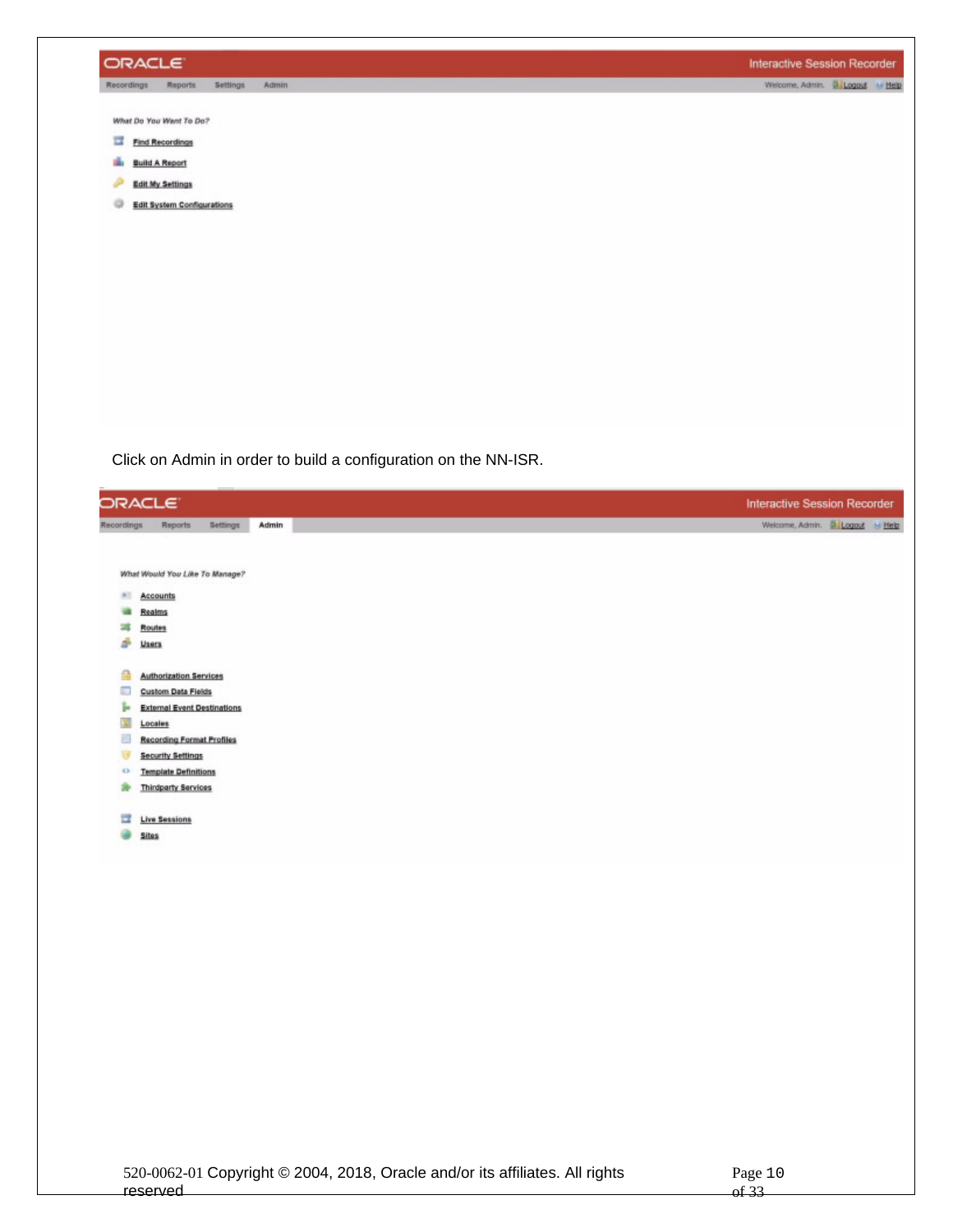#### **Accounts:-**

Define Account information using the Manage Accounts link. Enter the Account Name, Description and max sessions limit for that Account. By default System account is configured.

| ORACLE                                    |         |          |             |                                                  |                        | Interactive Session Recorde     |                                                   |
|-------------------------------------------|---------|----------|-------------|--------------------------------------------------|------------------------|---------------------------------|---------------------------------------------------|
| <b>Recordings</b>                         | Reports | Settings | Admin       |                                                  |                        | Welcome, Admin. E Logoul M H    |                                                   |
| Home / Accounts<br>없이 무슨 것 같아요. 신사 사람은 어려 |         |          |             |                                                  |                        |                                 | Create (Import)<br>00 000 000 000 000 000 000 000 |
|                                           | Name    |          | Description | Number of Routes                                 | Recording is           | <b>Sessions Capacity</b>        |                                                   |
| B1                                        | System  |          | System<br>. |                                                  | Enabled<br>10-30-12-12 | Unlimited<br>- 10 MAR 1980 1980 | Q                                                 |
|                                           |         |          |             | Displaying 1 Account<br>사업 시간에서 학교 위원 시간에 아이가 있다 |                        |                                 |                                                   |
|                                           |         |          |             |                                                  |                        |                                 |                                                   |
|                                           |         |          |             |                                                  |                        |                                 |                                                   |

#### **Routes:-**

The Manage Routes link allows you to link the appropriate Account to the Route Type (From, To, From/To) and Route Pattern used for determining if the call should be recorded or not.

For example in the Route below, all calls originating from prefix 555 within Account System will be recorded.

| ORACLE <sup>®</sup> |              |                          |         |                                                                              |              |                          | <b>Interactive Session Recorder</b> |                   |
|---------------------|--------------|--------------------------|---------|------------------------------------------------------------------------------|--------------|--------------------------|-------------------------------------|-------------------|
| <b>Recordings</b>   | Reports      | <b>Settings</b><br>Admin |         |                                                                              |              |                          | Welcome, Admin. E Logout M Help     |                   |
| Home / Routes       |              |                          |         |                                                                              |              |                          |                                     | C Create (Import) |
| 曲All                | $\checkmark$ |                          |         |                                                                              |              | 曲                        |                                     | Search            |
|                     | Account      | Type                     | Pattern | <b>Virtual Pattern</b>                                                       | Recording is | <b>Percent To Record</b> |                                     |                   |
| 鴻                   | System       | To                       | %       | %DNIS%                                                                       | Enabled      | 100                      | Q                                   | ۰                 |
|                     |              |                          |         | Displaying 1 Route                                                           |              |                          |                                     |                   |
|                     |              |                          |         |                                                                              |              |                          |                                     |                   |
|                     |              |                          |         |                                                                              |              |                          |                                     |                   |
|                     |              |                          |         |                                                                              |              |                          |                                     |                   |
|                     |              |                          |         |                                                                              |              |                          |                                     |                   |
|                     |              |                          |         |                                                                              |              |                          |                                     |                   |
|                     |              |                          |         |                                                                              |              |                          |                                     |                   |
|                     |              |                          |         |                                                                              |              |                          |                                     |                   |
|                     |              |                          |         |                                                                              |              |                          |                                     |                   |
|                     |              |                          |         |                                                                              |              |                          |                                     |                   |
|                     |              |                          |         |                                                                              |              |                          |                                     |                   |
|                     |              |                          |         |                                                                              |              |                          |                                     |                   |
|                     |              |                          |         |                                                                              |              |                          |                                     |                   |
|                     |              |                          |         | 520-0062-01 Copyright © 2004, 2018, Oracle and/or its affiliates. All rights |              | Page 11                  |                                     |                   |
| reserved            |              |                          |         |                                                                              |              | of 33                    |                                     |                   |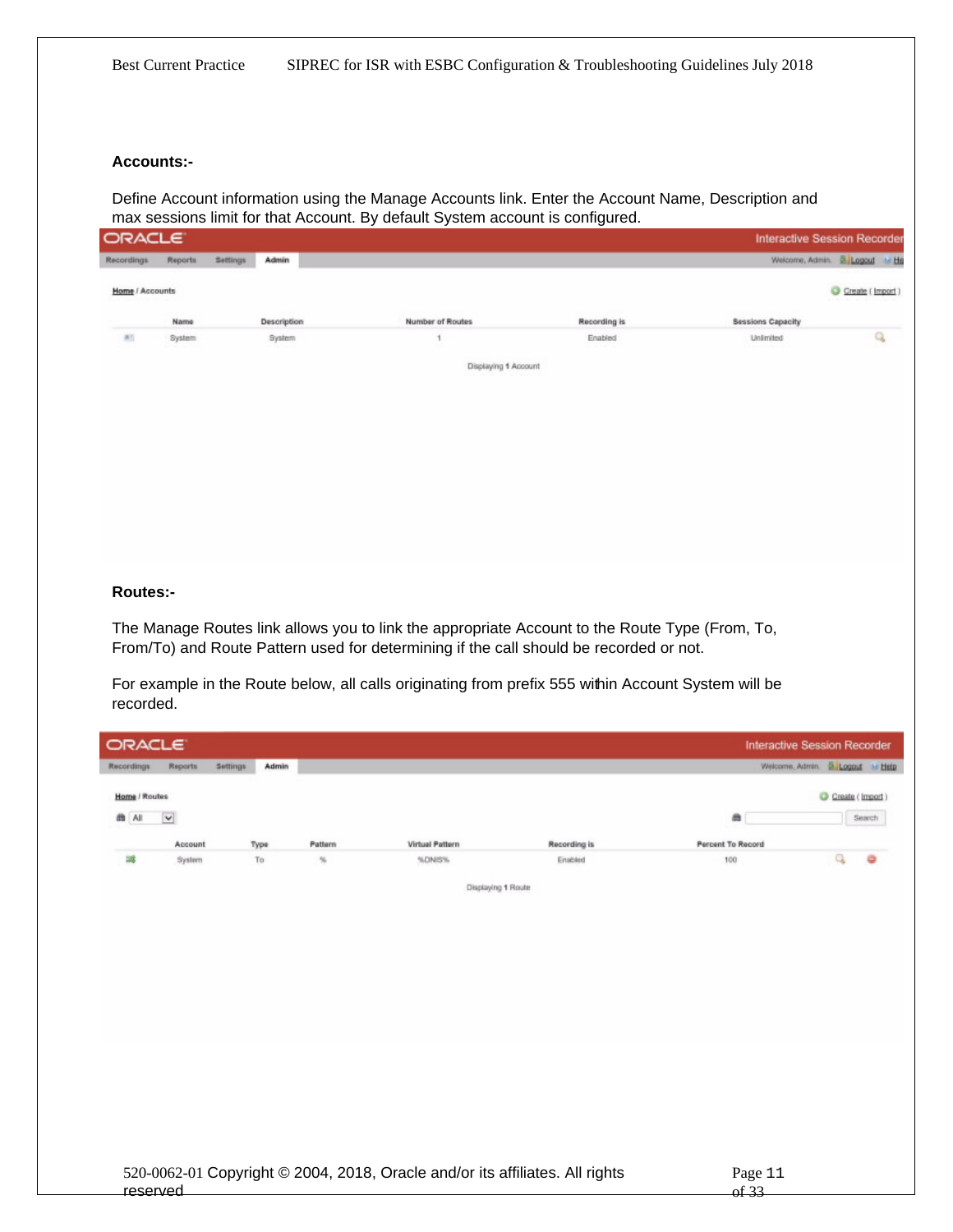| Recordings<br><b>Reports</b><br>Settings                                                                                                                                                                |                                   |                                                                   |                                                       |                         |                                 |
|---------------------------------------------------------------------------------------------------------------------------------------------------------------------------------------------------------|-----------------------------------|-------------------------------------------------------------------|-------------------------------------------------------|-------------------------|---------------------------------|
| Home / Routes                                                                                                                                                                                           |                                   |                                                                   |                                                       |                         | & Upgrade to Route Group        |
| Account<br>System                                                                                                                                                                                       |                                   |                                                                   | %DNIS%<br>Virtual Pattern                             |                         |                                 |
| $\checkmark$<br>To<br>Type                                                                                                                                                                              |                                   |                                                                   | Label                                                 |                         |                                 |
|                                                                                                                                                                                                         |                                   |                                                                   | $1 \times$<br>Priority                                |                         |                                 |
| $\frac{\partial V_1}{\partial \dot{z}}$<br>Pattern                                                                                                                                                      |                                   |                                                                   |                                                       |                         |                                 |
|                                                                                                                                                                                                         |                                   |                                                                   |                                                       |                         | Update                          |
| * Advanced Configurations                                                                                                                                                                               |                                   |                                                                   |                                                       |                         |                                 |
| Recording                                                                                                                                                                                               |                                   |                                                                   | Wideo                                                 |                         |                                 |
| <b>Route Mode</b>                                                                                                                                                                                       | Standard (SIPREC) V               |                                                                   | Video Recording is<br>Video Access Permission         | Disabled V              |                                 |
| Recording is<br>Segmentation State                                                                                                                                                                      | Enabled V<br>Default To Account V |                                                                   |                                                       | Enabled V               |                                 |
| Percent To Record                                                                                                                                                                                       | 100                               |                                                                   | Record and Save Mode                                  |                         |                                 |
| Always Record As Raw RTP                                                                                                                                                                                | No V                              |                                                                   | Record and Save on DTMF                               | $d$ thit-pound # $\vee$ |                                 |
| <b>Recording Format Profile</b>                                                                                                                                                                         | Default                           | 116                                                               | Archiving                                             |                         |                                 |
| Record DTMF                                                                                                                                                                                             | No                                | $\checkmark$                                                      | Keep Recordings for                                   | 5                       | Days                            |
| Recording Notes and Scoring Permissions                                                                                                                                                                 |                                   |                                                                   | Sessions Capacity                                     |                         |                                 |
| Allow Editing of Agent ID                                                                                                                                                                               | Yes V                             |                                                                   | Session Capacity<br>Additional Burst Session Capacity | 200<br>6                |                                 |
| Allow Editing of Rating                                                                                                                                                                                 | Yes V                             |                                                                   |                                                       |                         |                                 |
| Allow Editing of Completed Transaction<br>Allow Editing of Notes                                                                                                                                        | Yes V<br>Yes $\vee$               |                                                                   |                                                       |                         |                                 |
|                                                                                                                                                                                                         |                                   | A site is where we define the RSS, ESBC and Archiver information. |                                                       |                         |                                 |
|                                                                                                                                                                                                         |                                   |                                                                   |                                                       |                         | Interactive Session Recorder    |
| Settings<br>Reports                                                                                                                                                                                     | Admin                             |                                                                   |                                                       |                         | Welcome, Admin. B Logout M Help |
|                                                                                                                                                                                                         |                                   |                                                                   |                                                       |                         | Change Name                     |
|                                                                                                                                                                                                         |                                   | Locations (2)                                                     |                                                       | Archivers (0)           |                                 |
|                                                                                                                                                                                                         |                                   | Disk Usage (All Locations)                                        |                                                       | Enabled (0)             |                                 |
|                                                                                                                                                                                                         |                                   | N/A                                                               |                                                       | X Disabled (0)          |                                 |
|                                                                                                                                                                                                         |                                   |                                                                   |                                                       |                         |                                 |
|                                                                                                                                                                                                         |                                   |                                                                   |                                                       |                         |                                 |
|                                                                                                                                                                                                         |                                   |                                                                   |                                                       |                         |                                 |
|                                                                                                                                                                                                         |                                   |                                                                   |                                                       |                         |                                 |
|                                                                                                                                                                                                         |                                   |                                                                   |                                                       |                         |                                 |
|                                                                                                                                                                                                         |                                   |                                                                   |                                                       |                         |                                 |
|                                                                                                                                                                                                         |                                   |                                                                   |                                                       |                         |                                 |
|                                                                                                                                                                                                         |                                   |                                                                   |                                                       |                         |                                 |
|                                                                                                                                                                                                         |                                   |                                                                   |                                                       |                         |                                 |
| Sites:-<br><b>ORACLE</b><br>Recordings<br>Home / Sites / 'Site1'<br>Recorders (1)<br>Running: 1<br>Running with Errors: 0<br>X Offline: 0<br>Current Sessions in Use: 0<br>Total Sessions Capacity: 200 |                                   |                                                                   |                                                       |                         |                                 |
|                                                                                                                                                                                                         |                                   |                                                                   |                                                       |                         |                                 |
|                                                                                                                                                                                                         |                                   |                                                                   |                                                       |                         |                                 |
|                                                                                                                                                                                                         |                                   |                                                                   |                                                       |                         |                                 |
|                                                                                                                                                                                                         |                                   |                                                                   |                                                       |                         |                                 |
|                                                                                                                                                                                                         |                                   |                                                                   |                                                       |                         |                                 |
|                                                                                                                                                                                                         |                                   |                                                                   |                                                       |                         |                                 |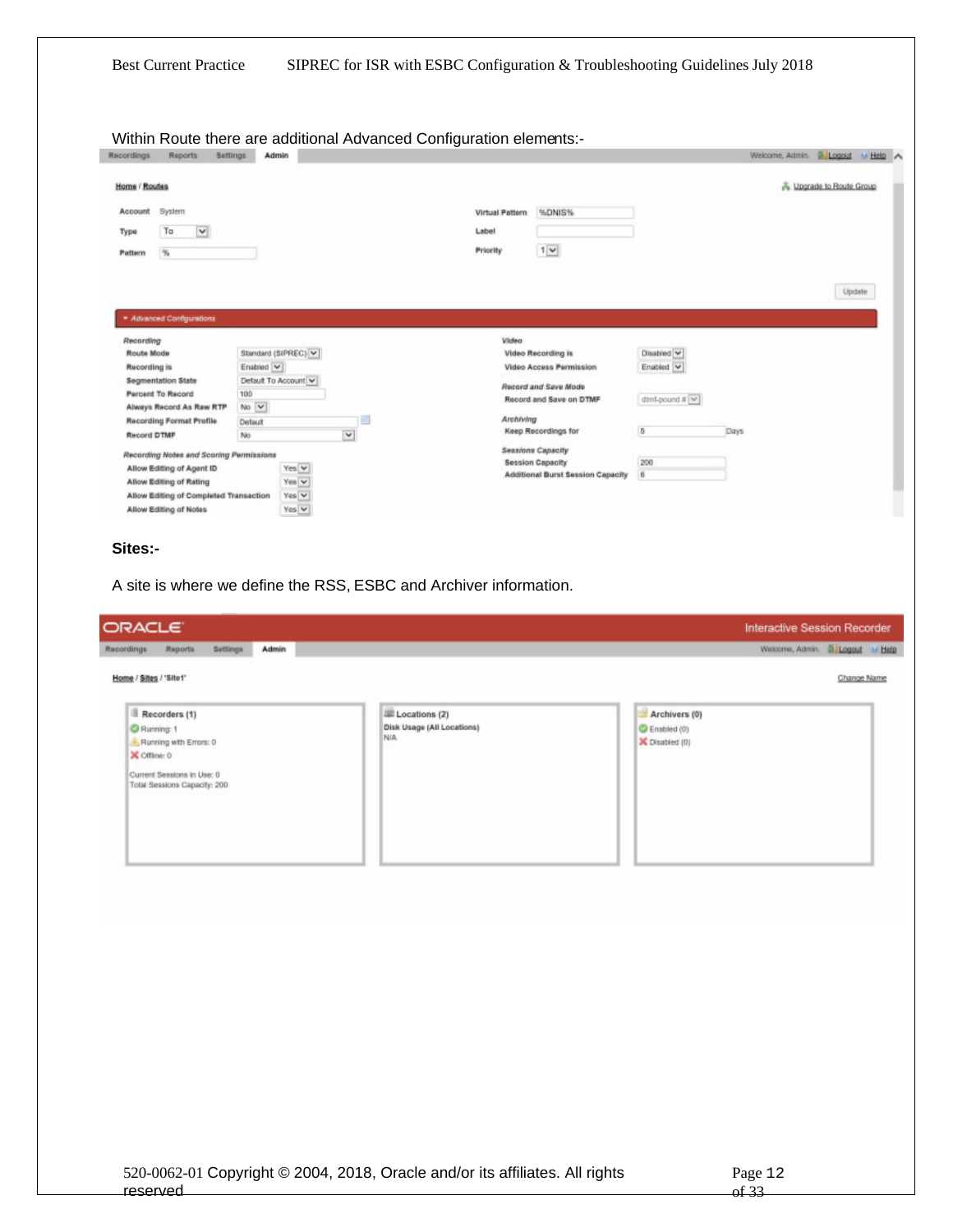**RSS:-** Add RSS information (Name, IP Address, port) under RSS.

|                          |                                 | Home / Sites / Site1 / Recorders / Recorder |                                             |                                                                                 |        |
|--------------------------|---------------------------------|---------------------------------------------|---------------------------------------------|---------------------------------------------------------------------------------|--------|
|                          |                                 |                                             |                                             | Recorder (10.232.50.224) - VolPMediaGateway v6.2.0M0P0 built on 20180829.162313 |        |
| <b>Status</b>            |                                 |                                             |                                             |                                                                                 |        |
| Uptime                   |                                 | $7 \mathrm{~days}$                          |                                             |                                                                                 |        |
| <b>Sessions Capacity</b> |                                 | 200                                         |                                             |                                                                                 |        |
|                          |                                 |                                             |                                             |                                                                                 |        |
|                          |                                 |                                             |                                             |                                                                                 | Update |
|                          | * Advanced Configurations       |                                             |                                             |                                                                                 |        |
|                          |                                 |                                             |                                             |                                                                                 |        |
| Name                     |                                 |                                             |                                             | Recorder                                                                        |        |
| VolP IP                  |                                 |                                             |                                             | 10.232.50.224                                                                   |        |
| Admin IP                 |                                 |                                             |                                             | 172.18.0.60                                                                     |        |
| Data IP                  |                                 |                                             |                                             | 172.18.0.61                                                                     |        |
|                          | <b>Sessions Capacity</b>        |                                             |                                             | 200                                                                             |        |
|                          |                                 | Config Update Interval (In Seconds)         |                                             | 300                                                                             |        |
|                          |                                 | Suppress SIPREC Metadata Updates            |                                             | No V                                                                            |        |
|                          |                                 |                                             | Suppress SIPREC Metadata Updates Ignore Tag |                                                                                 |        |
|                          | Maintenance mode                |                                             |                                             | Disabled V                                                                      |        |
|                          |                                 | Recorder Webservice Configurations          |                                             |                                                                                 |        |
|                          | Webservice SSL Enabled?         |                                             |                                             | Yes $\vee$                                                                      |        |
|                          | Webservice SSL Certificate File |                                             |                                             | /opt/isn/security/keys/rss_cert.pem                                             |        |
|                          | <b>Webservice Port</b>          |                                             |                                             | 1998                                                                            |        |
|                          | <b>Perneting Configurations</b> |                                             |                                             |                                                                                 |        |

| Name                                                                                                                                              | <b>Local Recordings Directory</b>                                                           | Remote Access URL                                                                                                                                             | Disk Usage |  |
|---------------------------------------------------------------------------------------------------------------------------------------------------|---------------------------------------------------------------------------------------------|---------------------------------------------------------------------------------------------------------------------------------------------------------------|------------|--|
| Recorder (172.18.0.61) Primary                                                                                                                    | /opt/isr/Recordings                                                                         | https://172.18.0.61:8443/Recordings                                                                                                                           | N/A        |  |
| Recorder (172.18.0.61) Secondary<br>The second conditions of the condition of the condition of the condition of the condition of the condition of | /opt/ist/ArchivedRecordings<br>AND A MOTOR CONTACT OF THE PARTY OF THE CONTACT OF THE TABLE | https://172.18.0.61:8443/ArchivedRecordings<br>i 1986 (Paul Boots, Indonesia ang ang antara sebagai di Paul Boots, Paul Boots, Paul Boots, Paul Boots, Paul B | N/A        |  |

Displaying all 2 Locations

| 520-0062-01 Copyright © 2004, 2018, Oracle and/or its affiliates. All rights |  |
|------------------------------------------------------------------------------|--|
| reserved                                                                     |  |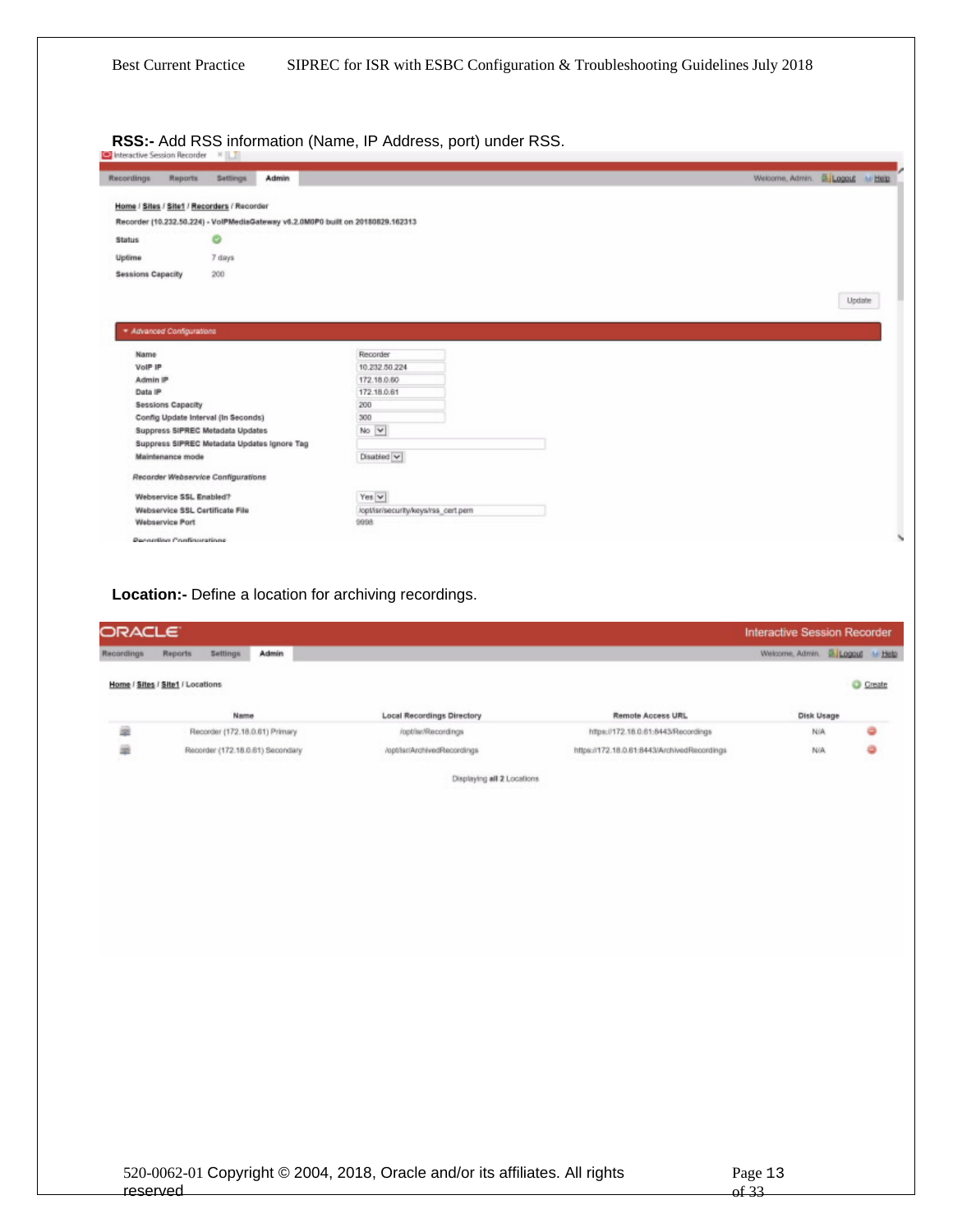**Archiver:-** Add Archiver information if there is an archiver setup to archive recordings. For example:- Initially we define a Location (in this case it is a directory on the RSS itself) which is then referenced on the Archiver configuration as the Destination.

| Settings.<br>Reports             |                                                                                                  |                                                                                                                                              | Interactive Session Recorder                              |                                 |                      |                                     |                        |           |
|----------------------------------|--------------------------------------------------------------------------------------------------|----------------------------------------------------------------------------------------------------------------------------------------------|-----------------------------------------------------------|---------------------------------|----------------------|-------------------------------------|------------------------|-----------|
|                                  | Admin                                                                                            |                                                                                                                                              |                                                           | Welcome, Admin. & Logout & Help |                      |                                     |                        |           |
| Home / Sites / Site1 / Archivers |                                                                                                  |                                                                                                                                              |                                                           |                                 | C Create             |                                     |                        |           |
|                                  |                                                                                                  |                                                                                                                                              |                                                           |                                 |                      |                                     |                        |           |
| IP Address                       | Source                                                                                           | Destination                                                                                                                                  | <b>Status</b>                                             | Mode                            |                      |                                     |                        |           |
|                                  |                                                                                                  |                                                                                                                                              |                                                           |                                 |                      |                                     |                        |           |
|                                  |                                                                                                  |                                                                                                                                              |                                                           |                                 |                      |                                     |                        |           |
|                                  |                                                                                                  |                                                                                                                                              |                                                           |                                 |                      |                                     |                        |           |
|                                  |                                                                                                  |                                                                                                                                              |                                                           |                                 |                      |                                     |                        |           |
|                                  |                                                                                                  |                                                                                                                                              |                                                           |                                 |                      |                                     |                        |           |
|                                  |                                                                                                  |                                                                                                                                              |                                                           |                                 |                      |                                     |                        |           |
|                                  |                                                                                                  |                                                                                                                                              |                                                           |                                 |                      |                                     |                        |           |
|                                  |                                                                                                  |                                                                                                                                              |                                                           |                                 |                      |                                     |                        |           |
|                                  |                                                                                                  |                                                                                                                                              |                                                           |                                 |                      |                                     |                        |           |
|                                  |                                                                                                  |                                                                                                                                              |                                                           |                                 |                      |                                     |                        |           |
|                                  |                                                                                                  |                                                                                                                                              |                                                           |                                 |                      |                                     |                        |           |
|                                  |                                                                                                  |                                                                                                                                              |                                                           |                                 |                      |                                     |                        |           |
|                                  |                                                                                                  |                                                                                                                                              |                                                           |                                 |                      |                                     |                        |           |
|                                  |                                                                                                  |                                                                                                                                              |                                                           |                                 |                      |                                     |                        |           |
|                                  |                                                                                                  |                                                                                                                                              |                                                           |                                 |                      |                                     |                        |           |
|                                  |                                                                                                  |                                                                                                                                              |                                                           |                                 |                      |                                     |                        |           |
|                                  |                                                                                                  |                                                                                                                                              |                                                           |                                 |                      |                                     |                        |           |
|                                  | recorded information is displayed as below.                                                      |                                                                                                                                              |                                                           |                                 |                      |                                     |                        |           |
| ORACLE                           |                                                                                                  |                                                                                                                                              |                                                           |                                 |                      | <b>Interactive Session Recorder</b> |                        |           |
| <b>Reports</b>                   | Settlings<br>Admin                                                                               |                                                                                                                                              |                                                           |                                 |                      | Welcome, Admin. 2 Logout M Help     |                        |           |
|                                  |                                                                                                  |                                                                                                                                              |                                                           |                                 |                      |                                     |                        |           |
|                                  |                                                                                                  |                                                                                                                                              | 曲                                                         | From                            | $\checkmark$         | Search                              | Advanced Search        |           |
|                                  |                                                                                                  |                                                                                                                                              |                                                           |                                 |                      |                                     |                        |           |
|                                  |                                                                                                  |                                                                                                                                              |                                                           |                                 |                      |                                     |                        |           |
|                                  | RSS Ingress Call ID                                                                              | Time <b>v</b>                                                                                                                                | From                                                      |                                 | 卫                    |                                     | Duration               |           |
|                                  | 999908ac853eec765c9dc4582f42e4c010@10.232.50.224                                                 | 2019-03-26 02:04:32 pm                                                                                                                       | +19783559868                                              |                                 | +18882126562         |                                     | 5 seconds              |           |
|                                  | ecd0e56110a0b84b218699b8994e2e51020@10.232.50.224                                                | 2019-03-26 12:50:51 pm                                                                                                                       | +19784341227                                              |                                 | +18882126662         |                                     | 3 seconds              |           |
|                                  | 7f1684825ce57954d10f485de006b8d4020@10.232.50.224                                                | 2019-03-26 12:06:24 pm                                                                                                                       | +19784341227                                              |                                 | +18882126562         |                                     | 6 seconds              |           |
|                                  | 6e10990a37467fb09fbbf3e3e7a0c57b@10.232.50.224                                                   | 2019-03-25 04:15:39 pm                                                                                                                       | +15099694365                                              |                                 | +18882126562         |                                     | 1 second               |           |
|                                  |                                                                                                  |                                                                                                                                              | +19784341227                                              |                                 | +18882126562         |                                     | 15 seconds             |           |
|                                  | c47db635d91b7d9bac35a77647513593020@10.232.50.224                                                | 2019-03-25 01:37:33 pm                                                                                                                       |                                                           |                                 |                      |                                     |                        |           |
|                                  | 604242adc076038b38cb9b9c96f323a3@10.232.50.224<br>14530a147708fbaaf8425f8d8cfcfec9@10.232.50.224 | 2019-03-25 01:26:34 pm<br>2019-03-20 02:12:57 pm                                                                                             | +19784341227<br>9783559868                                |                                 | +18882126562<br>5555 |                                     | 6 seconds<br>3 seconds | Refresh - |
|                                  | 172.18.0.61                                                                                      | Recorder (172.18.0.61) Primary<br>The recordings are stored in the recording tab, after all the configuration is completed and for each call | Recorder (172.18.0.61) Secondary<br>Displaying 1 Archiver | Enabled                         | Primary              |                                     |                        |           |

2019-03-20 10:44:54 am

2019-03-20 10:06:27 am

9783559868

9783559868

520-0062-01 Copyright © 2004, 2018, Oracle and/or its affiliates. All rights reserved

67dd13518eb48402ad1d10f47aad00ec010@10.232.50.224

cbe5e0843f8da3a5002aae64be2ab0b6@10.232.50.224

5555

5565

14 seconds

6 seconds

Download as CSV file  $\Box$  Include Details

۰

a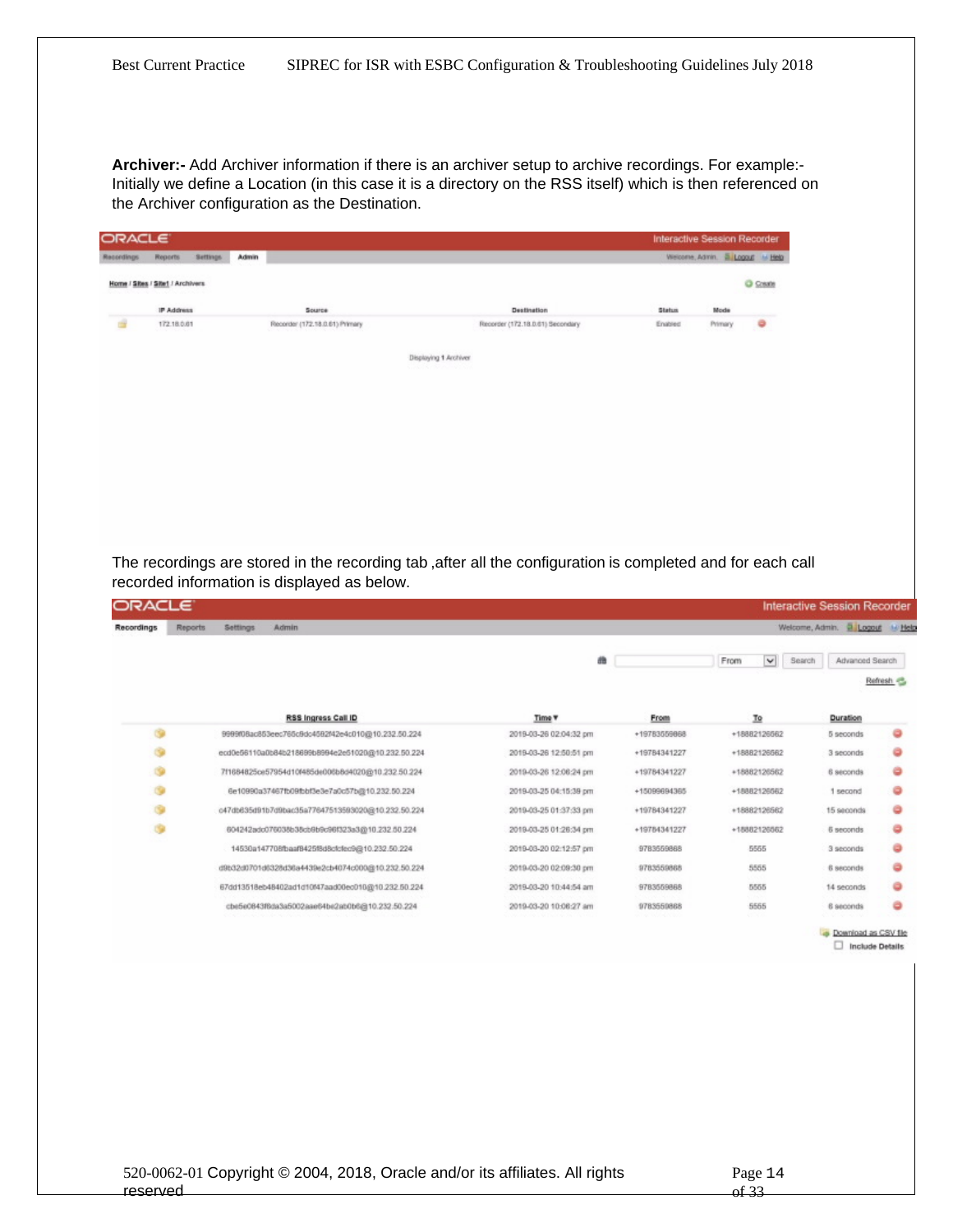## <span id="page-14-0"></span>**5 ACLI Commands and Statistical Definitions**

| SIPREC_ISR# show rec   |        |      |       |  |       |                                |      |
|------------------------|--------|------|-------|--|-------|--------------------------------|------|
| $17:03:30-2187$        |        |      |       |  |       |                                |      |
| Recording Agent Status |        |      |       |  |       | -- Period -- -------- Lifetime |      |
|                        | Active | High | Total |  | Total | PerMax                         | High |
| Rec Sessions           |        |      | 8     |  |       |                                |      |
| Comm Groups            |        |      |       |  |       |                                |      |
| Comm Sessions          |        |      | 8     |  | 8     | 8                              |      |
| Media Streams          |        |      | 13    |  | 13    | 13                             |      |
| Participants           |        |      | 16    |  |       | 1 6                            |      |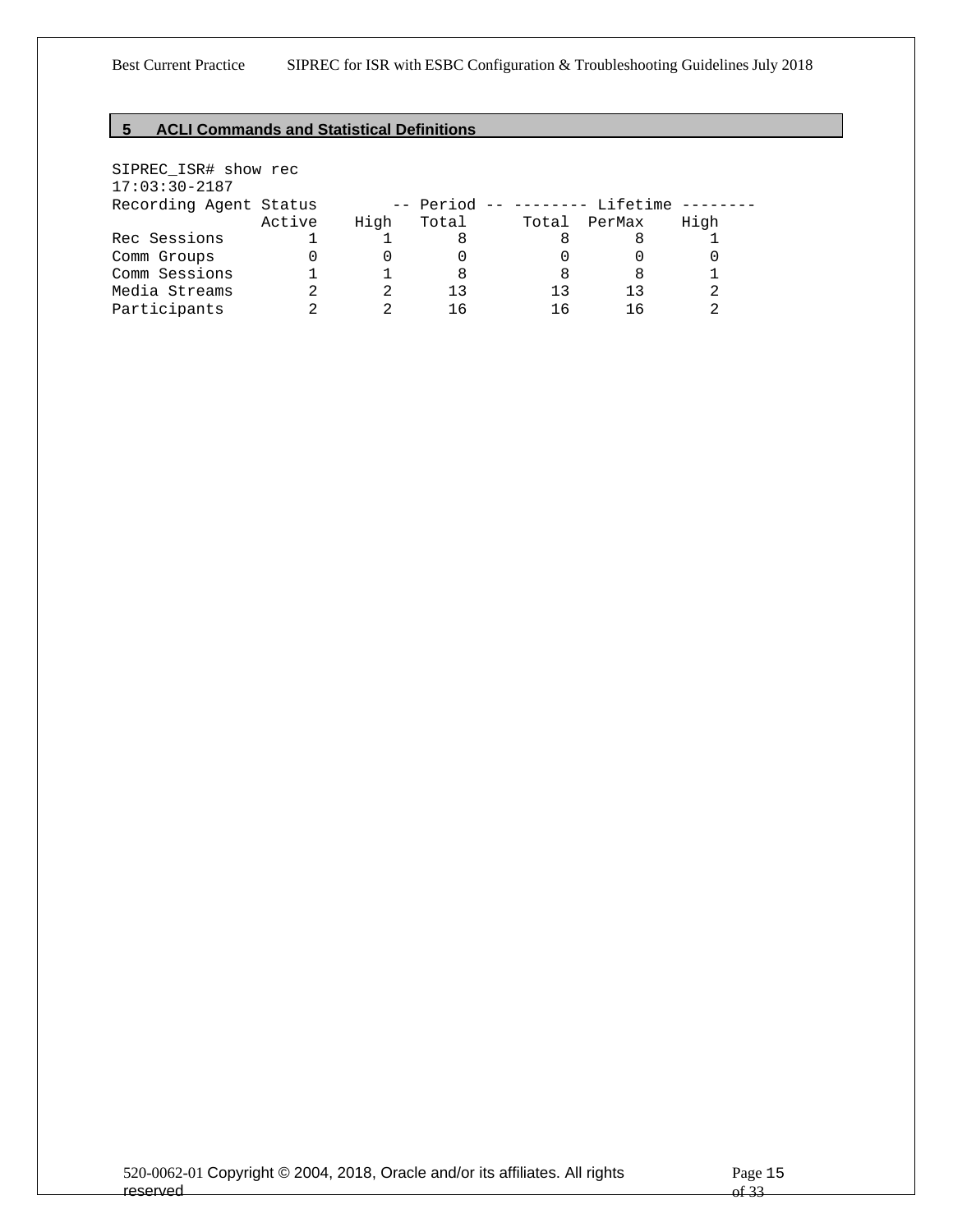#### <span id="page-15-0"></span>**6 Debugging Methodology and Techniques**

ISR.log under /cxc\_common/ISR/ISRLogs provides helpful information when troubleshooting call recording on the RSS.

Example log output for a successful call recording:-

09/06/2012 09:18:56[ INFO] sipProxy: [Channel 1] SIPREC\_EVENT\_NEW call back 09/06/2012 09:18:56[ INFO] sipProxy: [Channel 1] Looking up call w/ ANI: 5550000004 DNIS: ACE6660000004 09/06/2012 09:18:56[ INFO]callManager: [Channel 1] Enqueueing SipCall, callId: [a1ca85bbe864aadf1be0a5338dfc33b5@172.16.101.84](mailto:a1ca85bbe864aadf1be0a5338dfc33b5@172.16.101.84) 09/06/2012 09:18:56[ INFO]callManager: [Channel 1] Dequeueing SipCall, callId: [a1ca85bbe864aadf1be0a5338dfc33b5@172.16.101.84,](mailto:a1ca85bbe864aadf1be0a5338dfc33b5@172.16.101.84) queueSize: 1 09/06/2012 09:18:56[ INFO]callManager: [Channel 1] Looking up call w/ ANI: 5550000004 DNIS: ACE6660000004 09/06/2012 09:18:56[ INFO] RouteMap: Call route with ANI: 5550000004 DNIS: ACE6660000004 in-realm: Core returned CALL\_TYPE\_CONFERENCE accountName: System 09/06/2012 09:18:56[ INFO]callManager: [Channel 1] Call type is changed from CALL\_TYPE\_CONFERENCE to CALL\_TYPE\_SIPREC 09/06/2012 09:18:56[ WARN] RouteMap: vDnis contains escape char '%', stripping... 09/06/2012 09:18:56[ INFO] RouteMap: [Channel 1] getRouteInfo returned with vDnis: 555, inviteIpAddress: 172.16.50.100, isRecordable: true 09/06/2012 09:18:56[ INFO]xmlRpcQueryAgent: XmlRpcQueryAgent::execute: method addDirectVmgEntry (\_connectionState 0). 09/06/2012 09:18:57[ INFO]xmlRpcQueryAgent: XmlRpcQueryAgent::execute: method addDirectVmgEntry completed. 09/06/2012 09:18:57[ INFO]callManager: [Channel 1] addDirectVmgEntry return with ACK. 09/06/2012 09:18:57[ INFO]callManager: [Channel 1] addDirectVmgEntry is successful with ANI: 5550000004 DNIS: ACE6660000004 channelId 1 09/06/2012 09:18:57[ INFO]callManager: [Channel 1] routeId 1 adjusted limit is 490, adjusted burst ports is 10. 09/06/2012 09:18:57[ INFO]callManager: [Channel 1] accountId 1 acct limit is 500. 09/06/2012 09:18:57[ INFO]callManager: [Channel 1] Current route (1) usage: 58, account (1) usage: 58. 09/06/2012 09:18:57[ INFO] sipProxy: [Channel 1] Call State Transition: Idle -> Called 09/06/2012 09:18:57[ INFO] sipProxy: [Channel 1] Got rtp port 22000, 22002 for Caller->Mixer RTP Stream. 09/06/2012 09:18:57[ INFO] sipProxy: [Channel 1] Call State Transition: Called -> OneWayConnected 09/06/2012 09:18:57[ INFO]negotiator: added payload for type=0 (0 PCMU/8000) 09/06/2012 09:18:57[ INFO]eventQueue: Enqueueing New SIPREC Call event 09/06/2012 09:18:57[NOTICE] sipProxy: [Channel 1] New Call Started, [callId=a1ca85bbe864aadf1be0a5338dfc33b5@172.16.101.84,](mailto:callId%3Da1ca85bbe864aadf1be0a5338dfc33b5@172.16.101.84) callerId=5550000004 09/06/2012 09:18:57[ INFO]eventQueue: Enqueueing New Call event 09/06/2012 09:18:57[ INFO] sipProxy: (SIP Event - ACK received [cid = 1, did = 2])

Other helpful log files:-

**Admin VM**:- /var/www/user\_dash/log/production.log **RSS:-** /cxc\_common/ISR/Archiver/Archiver.log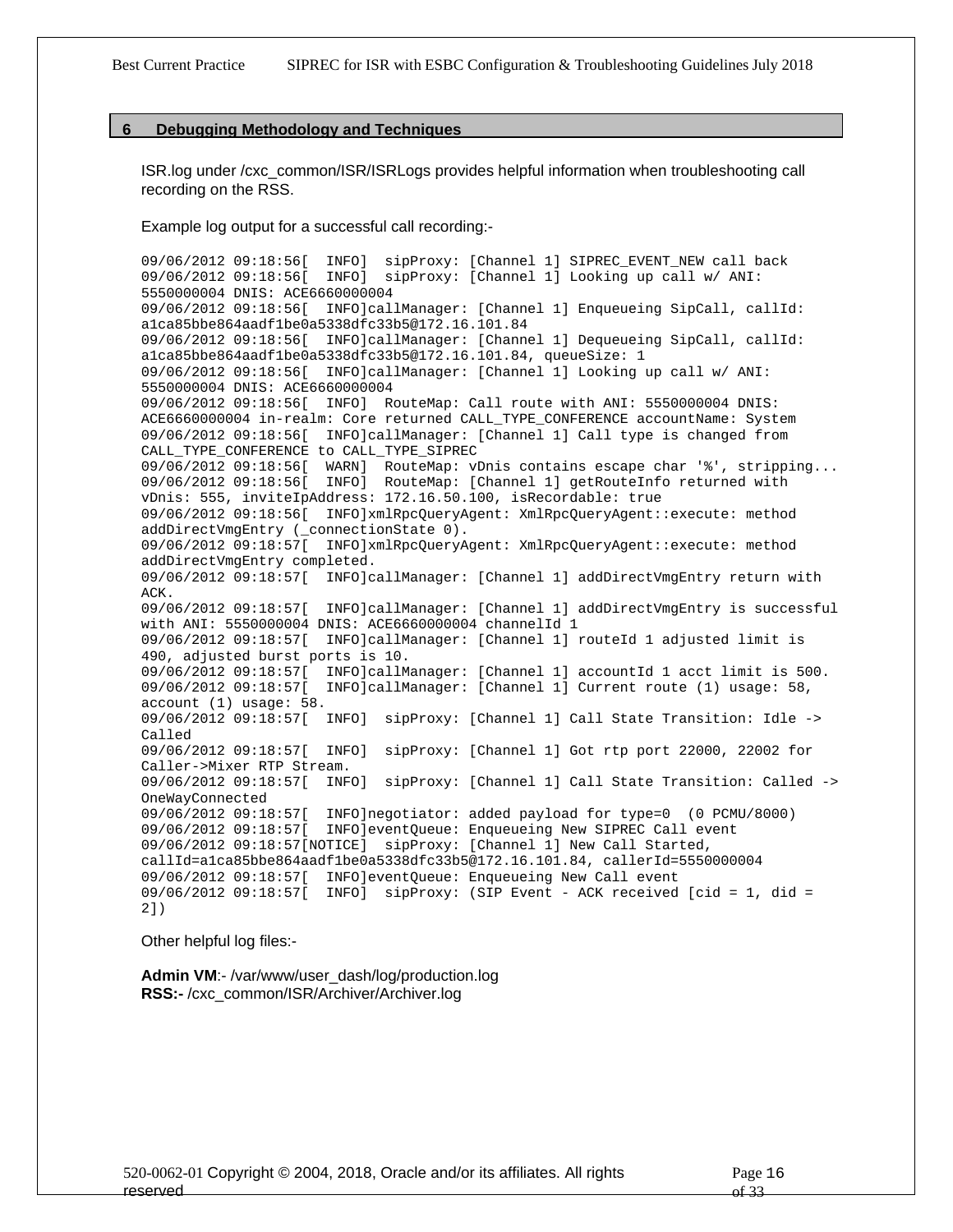### <span id="page-16-0"></span>**7 References**

- [1] "Selective Call Recording using SIPREC Functional Specification #2899", OracleCorporation.
- [2] "Interactive Session Recorder Installation Guide, Release 6.1", Oracle Corporation [\(https://docs.oracle.com/cd/E93040\\_01/doc/isr\\_61\\_installation.pdf](https://docs.oracle.com/cd/E93040_01/doc/isr_61_installation.pdf))
- [3] "Oracle Enterprise Session Boarder Controller Release E-CZ8.1.0 [\(https://docs.oracle.com/cd/E95619\\_01/index.htm](https://docs.oracle.com/cd/E95619_01/index.htm))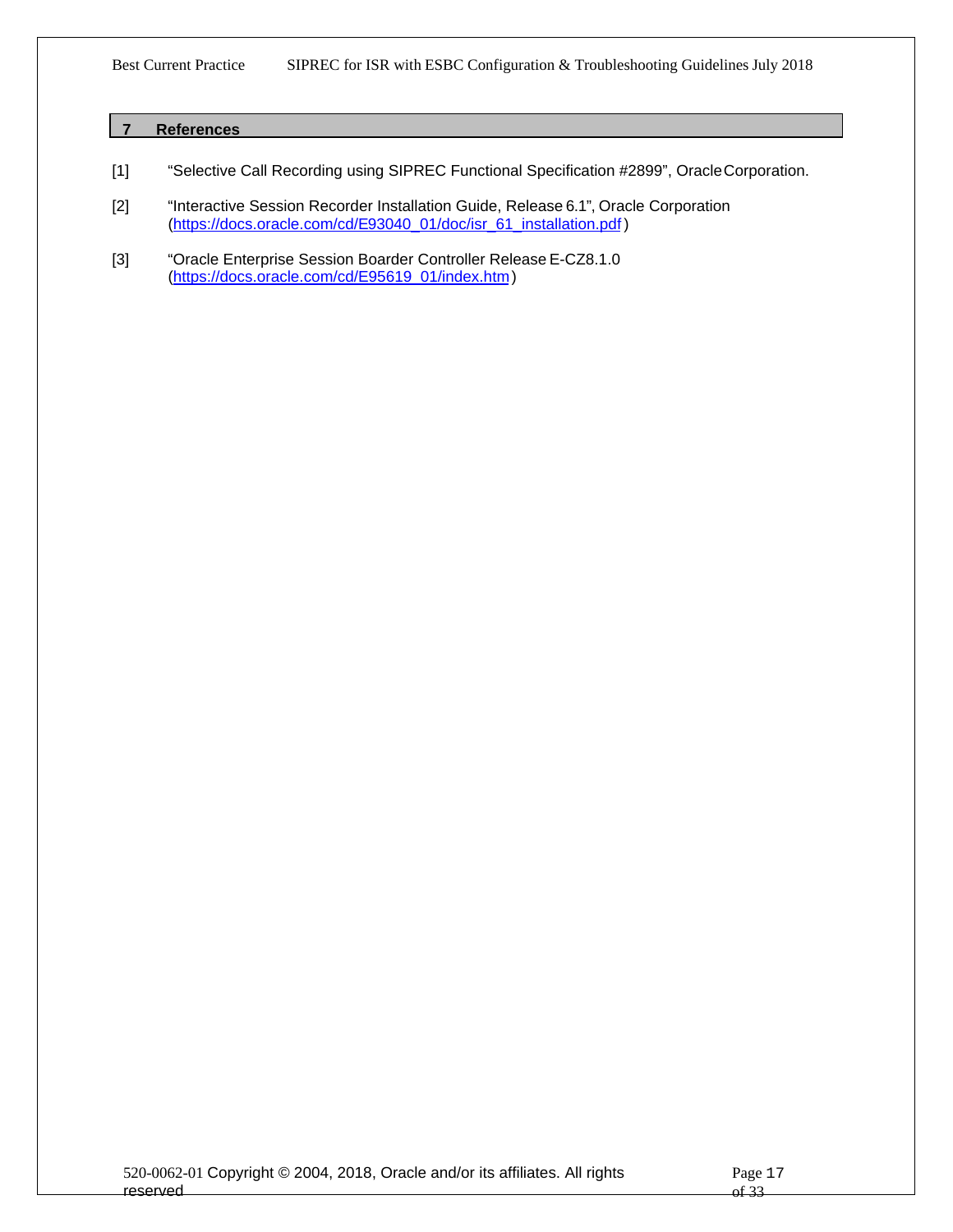### <span id="page-17-0"></span>**8 Author´s Address**

Gayathri Balakrishnan 100 Crosby Dr. Bedford, MA 01730 USA Email: [gayathri.balakrishnan@oracle.com](mailto:gayathri.balakrishnan@oracle.com)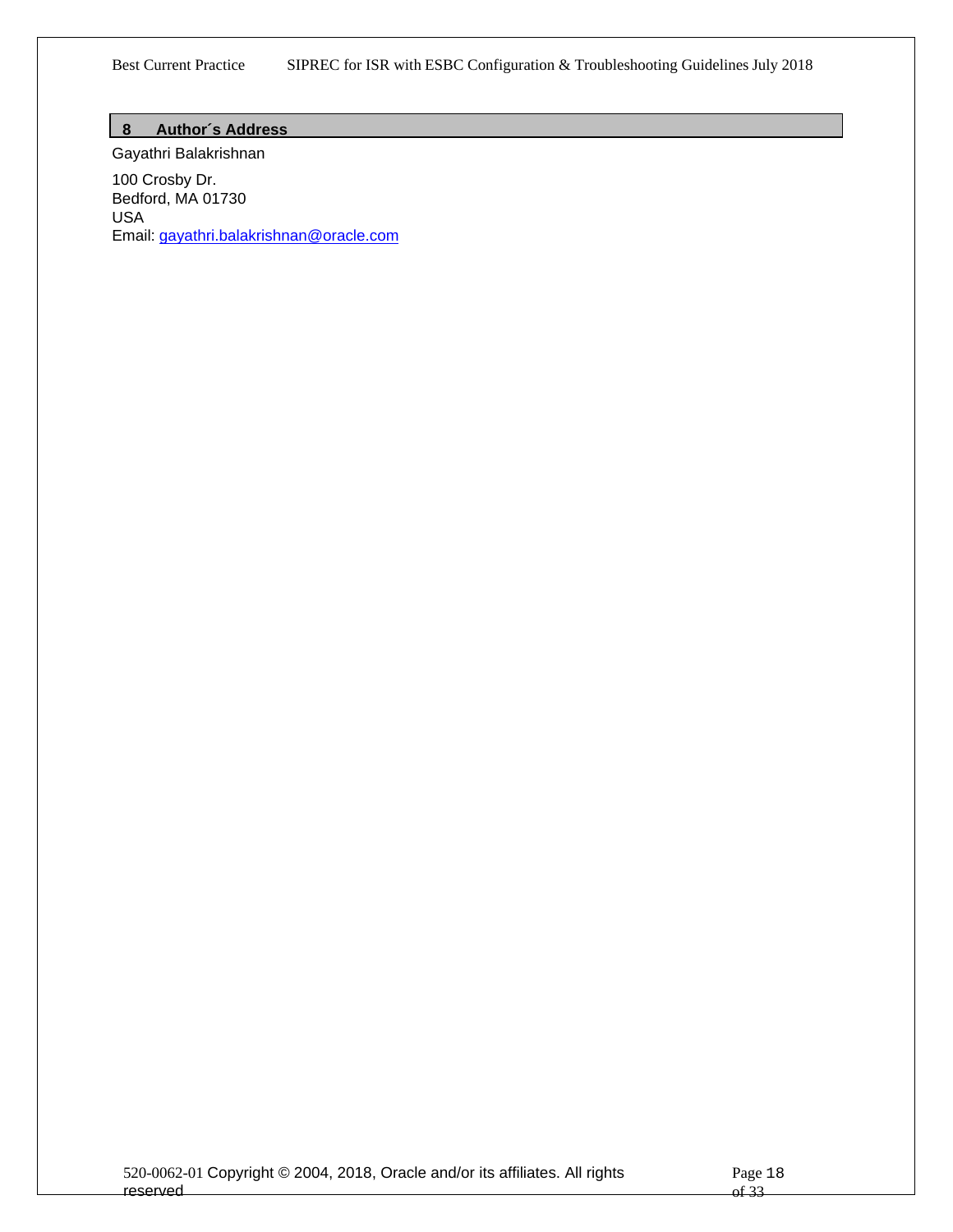#### <span id="page-18-0"></span>**9 Disclaimer**

The content in this document is for informational purposes only and is subject to change by Oracle Corporation without notice. While reasonable efforts have been made in the preparation of this publication to assure its accuracy, Oracle Corporation assumes no liability resulting from technical or editorial errors or omissions, or for any damages resulting from the use of this information. Unless specifically included in a written agreement with Oracle Corporation, Oracle Corporation has no obligation to develop or deliver any future release or upgrade or any feature, enhancement or function.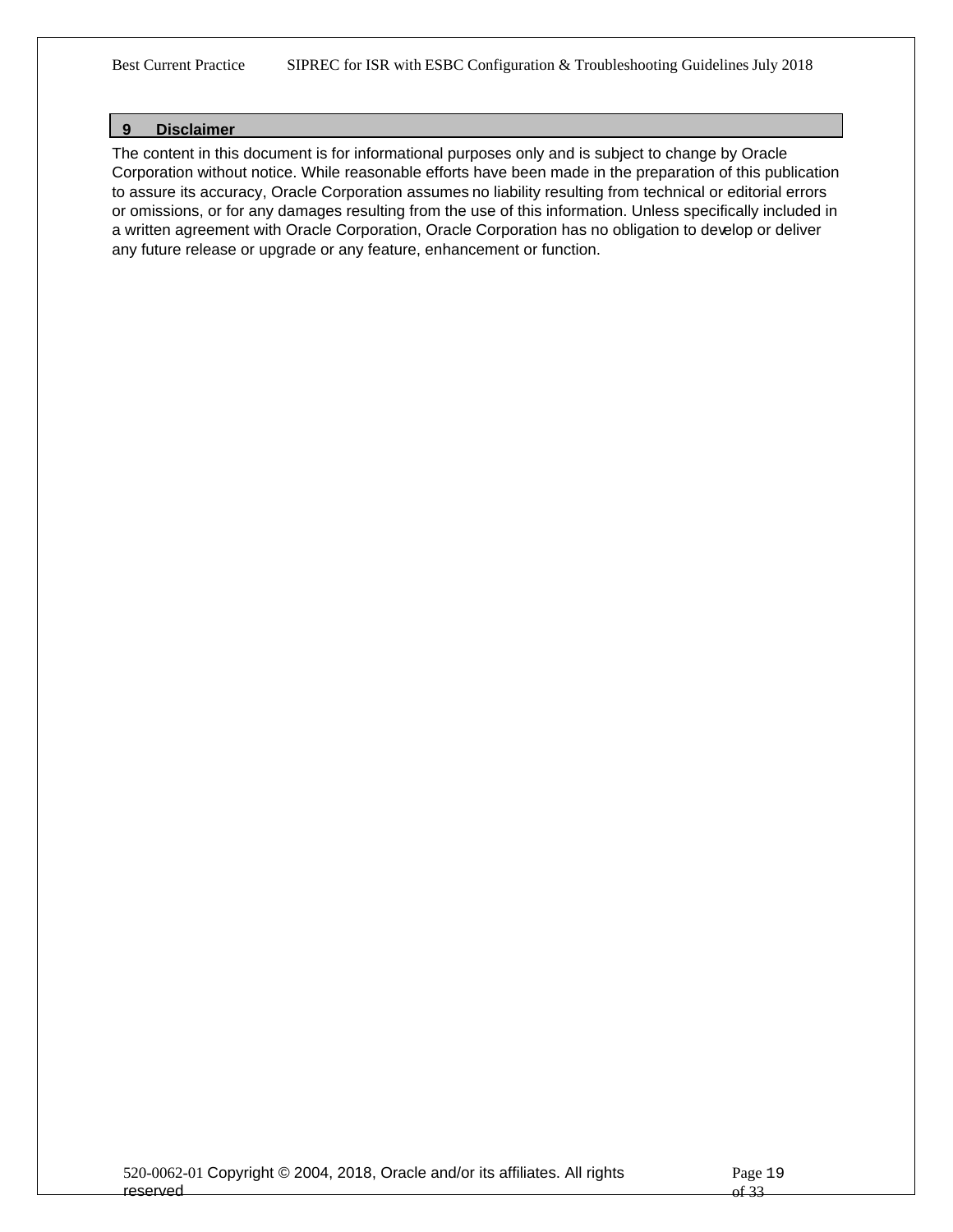#### <span id="page-19-0"></span>**10 Full Copyright Statement**

Copyright @ Oracle Corporation (2018). All rights reserved. Oracle Corporation, Session-Aware Networking, Net-Net and related marks are trademarks of Oracle Corporation. All other brand names are trademarks or registered trademarks of their respective companies.

This document and translations of it may be copied and furnished to others, and derivative works that comment on or otherwise explain it or assist in its implantation may be prepared, copied, published and distributed, in whole or in part, without restriction of any kind, provided that the above copyright notice, disclaimer, and this paragraph are included on all such copies and derivative works. However, this document itself may not be modified in any way, such as by removing the copyright notice or references to Oracle Corporation or other referenced organizations, except as needed for the purpose of developing open standards.

The limited permission granted above are perpetual and will not be revoked by Oracle Corporation or its successors or assigns.

This document and the information contained herein is provided on an "AS IS" basis and ORACLE CORPORATION DISCLAIMS ALL WARRANTIES, EXPRESS OR IMPLIED, INCLUDING BUT NOT LIMITED TO ANY WARRANTY THAT THE USE FO THE INFORMATION HEREIN WILL NOT INFRINGE ANY RIGHTS OR ANY IMPLIED WARRANTIES OF MERCHANTABILITY OR FITNESS FOR A PARTICULAR PURPOSE.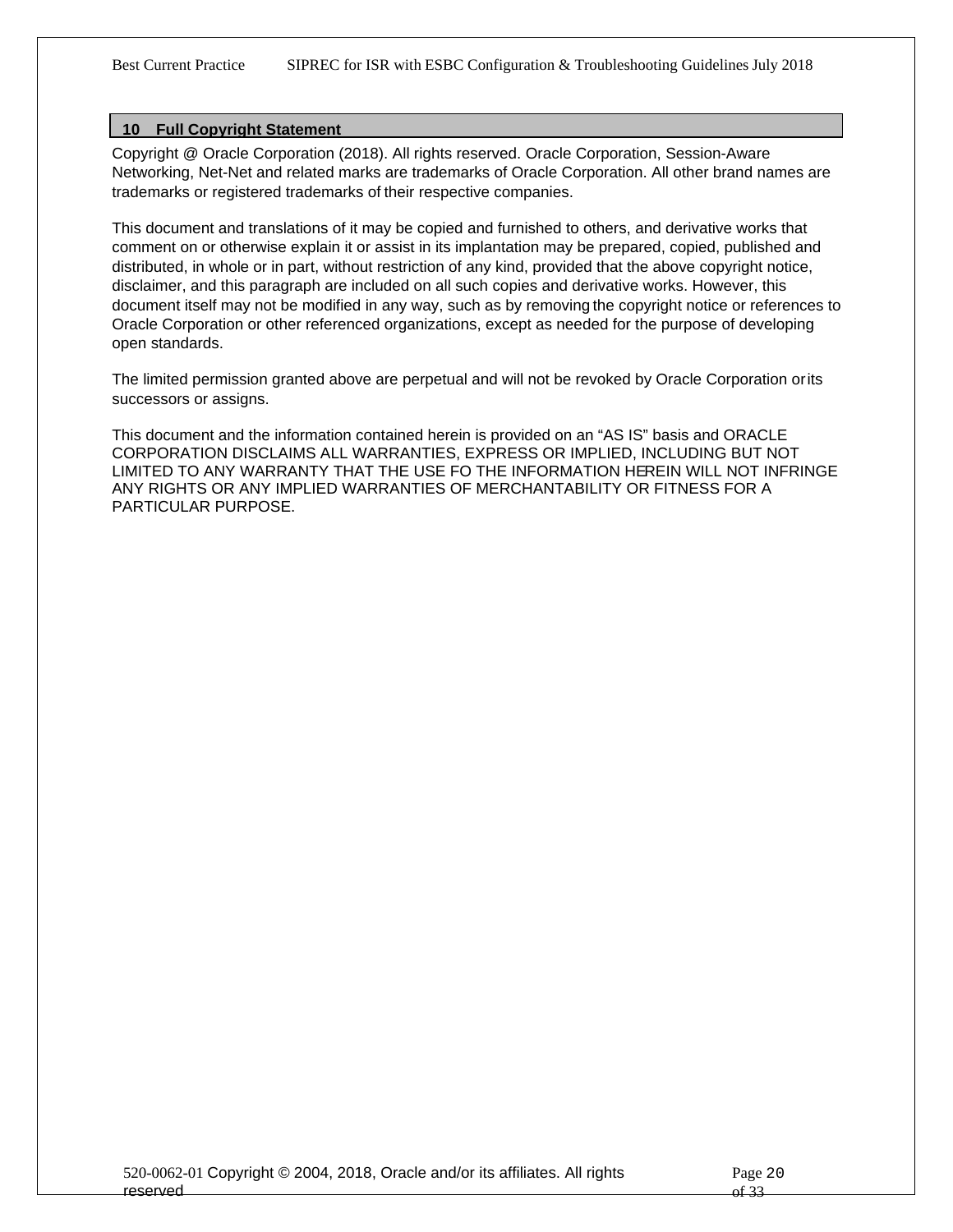#### <span id="page-20-0"></span>**Appendix A: Reference Configuration on Session Director**

Below is the reference configuration for SIPREC on a ESBC. Note the configuration highlighted in yellow specific to SIPREC.

| local-policy |                     |         |                     |
|--------------|---------------------|---------|---------------------|
|              | from-address        |         |                     |
|              |                     | $\star$ |                     |
|              | to-address          |         |                     |
|              |                     | $\star$ |                     |
|              | source-realm        |         |                     |
|              |                     | access  |                     |
|              | description         |         |                     |
|              |                     |         |                     |
|              |                     |         |                     |
|              |                     |         |                     |
|              | activate-time       | N/A     |                     |
|              | deactivate-time     | N/A     |                     |
|              | state               | enabled |                     |
|              | policy-priority     | none    |                     |
|              | last-modified-by    |         | admin@172.41.1.2    |
|              | last-modified-date  |         | 2012-10-12 13:29:32 |
|              | policy-attribute    |         |                     |
|              | next-hop            |         | 172.16.123.101      |
|              | realm               |         | core                |
|              | action              |         | none                |
|              | terminate-recursion |         | enabled             |
|              | carrier             |         |                     |
|              | start-time          |         | 0000                |
|              | end-time            |         | 2400                |
|              |                     |         |                     |
|              | days-of-week        |         | $U-S$               |
|              | cost                |         | 10                  |
|              | app-protocol        |         | SIP                 |
|              | state               |         | enabled             |
|              | methods             |         |                     |
|              | media-profiles      |         |                     |
|              | lookup              |         | single              |
|              | next-key            |         |                     |
|              | eloc-str-lkup       |         | disabled            |
|              | eloc-str-match      |         |                     |
| local-policy |                     |         |                     |
|              | from-address        |         |                     |
|              |                     | $\star$ |                     |
|              | to-address          |         |                     |
|              |                     | $\star$ |                     |
|              | source-realm        |         |                     |
|              |                     | core    |                     |
|              | description         |         |                     |
|              |                     |         |                     |
|              |                     |         |                     |
|              |                     |         |                     |
|              | activate-time       | N/A     |                     |
|              | deactivate-time     | N/A     |                     |
|              | state               | enabled |                     |
|              | policy-priority     | none    |                     |
|              | last-modified-by    |         | admin@172.41.1.2    |
|              | last-modified-date  |         | 2012-04-18 13:29:18 |
|              | policy-attribute    |         |                     |
|              | next-hop            |         | 172.16.122.101      |
|              | realm               |         | access              |
|              | action              |         | none                |
|              | terminate-recursion |         | disabled            |
|              | carrier             |         |                     |
|              | start-time          |         | 0000                |
|              |                     |         |                     |

520-0062-01 Copyright © 2004, 2018, Oracle and/or its affiliates. All rights reserved

Page 21 of 33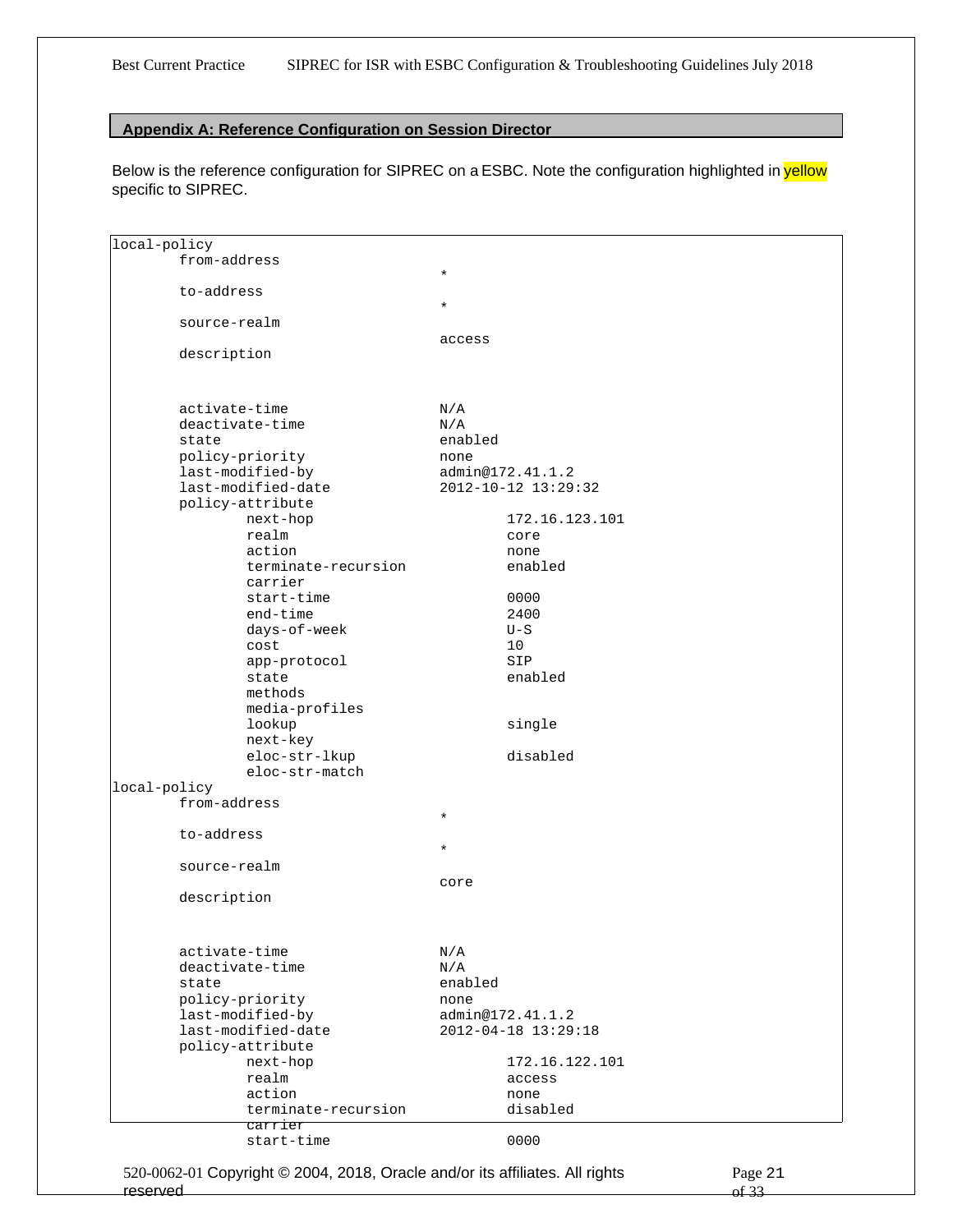| end-time     | 2400 |
|--------------|------|
| days-of-week | U-S  |
| cost         |      |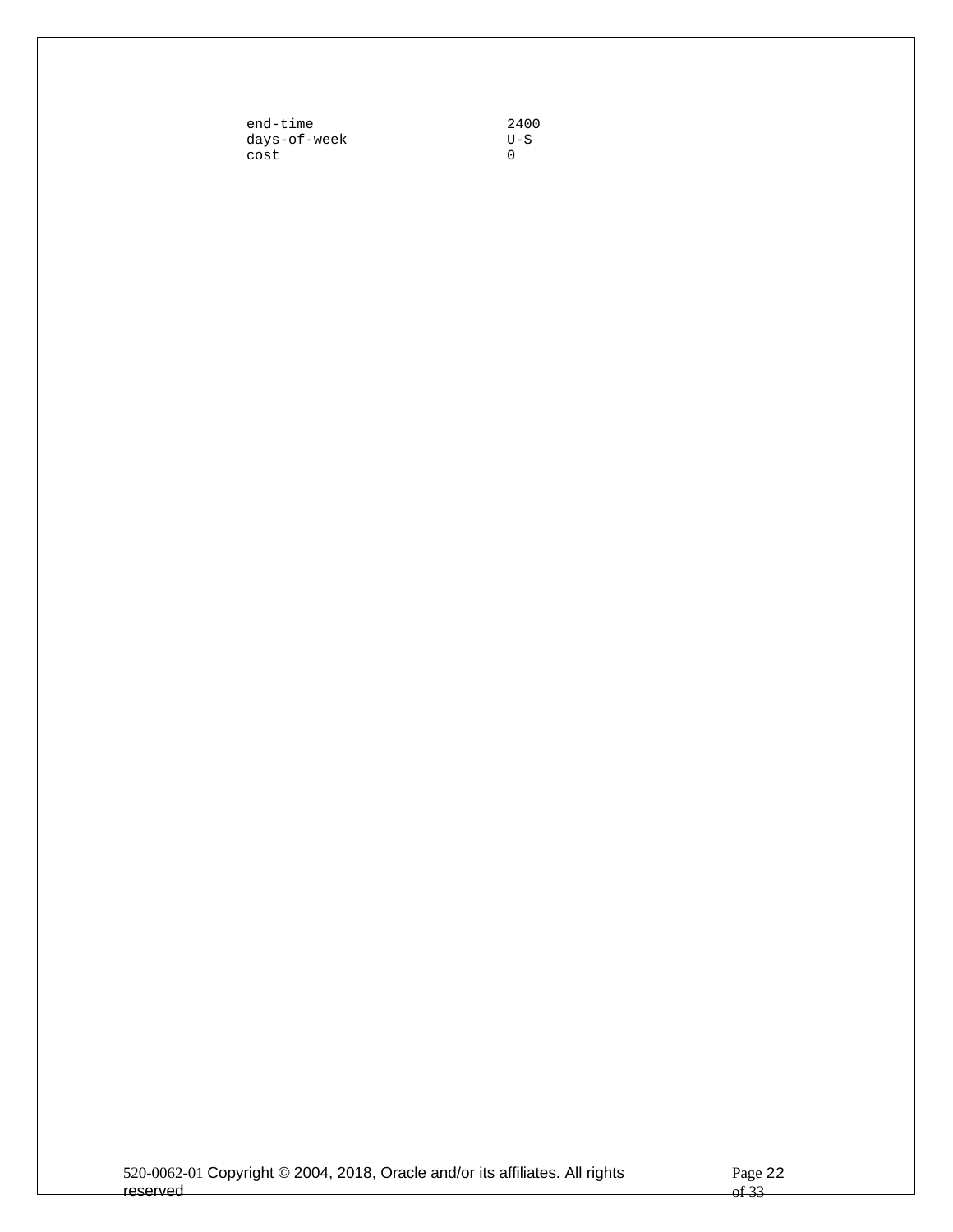|               | <del>app-protocol</del>                   |                |                     |
|---------------|-------------------------------------------|----------------|---------------------|
|               | state                                     |                | enabled             |
|               | methods                                   |                |                     |
|               | media-profiles                            |                |                     |
|               | lookup                                    |                | single              |
|               | next-key                                  |                |                     |
|               | eloc-str-lkup                             |                | disabled            |
|               | eloc-str-match                            |                |                     |
|               |                                           |                |                     |
| media-manager |                                           |                |                     |
|               | state                                     | enabled        |                     |
|               | latching                                  | enabled        |                     |
|               | flow-time-limit                           | 86400          |                     |
|               | initial-guard-timer                       | 300            |                     |
|               | subsq-quard-timer                         | 300            |                     |
|               | tcp-flow-time-limit                       | 86400          |                     |
|               | tcp-initial-guard-timer                   | 300            |                     |
|               | tcp-subsq-quard-timer                     | 300            |                     |
|               | tcp-number-of-ports-per-flow              | 2              |                     |
|               | hnt-rtcp                                  | disabled       |                     |
|               | algd-log-level                            | NOTICE         |                     |
|               | mbcd-log-level                            | NOTICE         |                     |
|               | red-flow-port                             | 1985           |                     |
|               | red-mgcp-port                             | 1986           |                     |
|               | red-max-trans                             | 10000          |                     |
|               | red-sync-start-time                       | 5000           |                     |
|               | red-sync-comp-time                        | 1000           |                     |
|               | media-policing                            | enabled        |                     |
|               | max-signaling-bandwidth                   | 10000000       |                     |
|               | max-untrusted-signaling                   | 100            |                     |
|               | min-untrusted-signaling                   | 30             |                     |
|               | app-signaling-bandwidth                   | 0              |                     |
|               | tolerance-window                          | 30             |                     |
|               | rtcp-rate-limit                           | $\Omega$       |                     |
|               | trap-on-demote-to-deny                    | disabled       |                     |
|               | anonymous-ESBCp                           | disabled       |                     |
|               | arp-msg-bandwidth                         | 32000          |                     |
|               | fragment-msg-bandwidth                    | $\Omega$       |                     |
|               | rfc2833-timestamp                         | disabled       |                     |
|               | default-2833-duration                     | 100            |                     |
|               | rfc2833-end-pkts-only-for-non-sig enabled |                |                     |
|               | translate-non-rfc2833-event               | disabled       |                     |
|               | media-supervision-traps                   | disabled       |                     |
|               | dnsalg-server-failover                    | disabled       |                     |
|               | last-modified-by                          | admin@console  |                     |
|               | last-modified-date                        |                | 2012-02-08 14:37:41 |
|               | metwork-interface                         |                |                     |
|               | name                                      | MOO            |                     |
|               | sub-port-id                               | 0              |                     |
|               | description                               |                |                     |
|               | hostname                                  |                |                     |
|               | ip-address                                | 192.168.50.100 |                     |
|               | pri-utility-addr                          |                |                     |
|               | sec-utility-addr                          |                |                     |
|               | netmask                                   | 255.255.255.0  |                     |
|               | gateway                                   | 192.168.50.1   |                     |
|               | sec-gateway                               |                |                     |
|               | gw-heartbeat                              |                |                     |
|               | state                                     |                | disabled            |
|               | heartbeat                                 |                | 0                   |
|               | retry-count                               |                | 0                   |
|               | retry-timeout                             |                | $\mathbf{1}$        |
|               | health-score                              |                | $\Omega$            |
|               |                                           |                |                     |
|               | dns-ip-primary                            |                |                     |
|               | dns-ip-backup1                            |                |                     |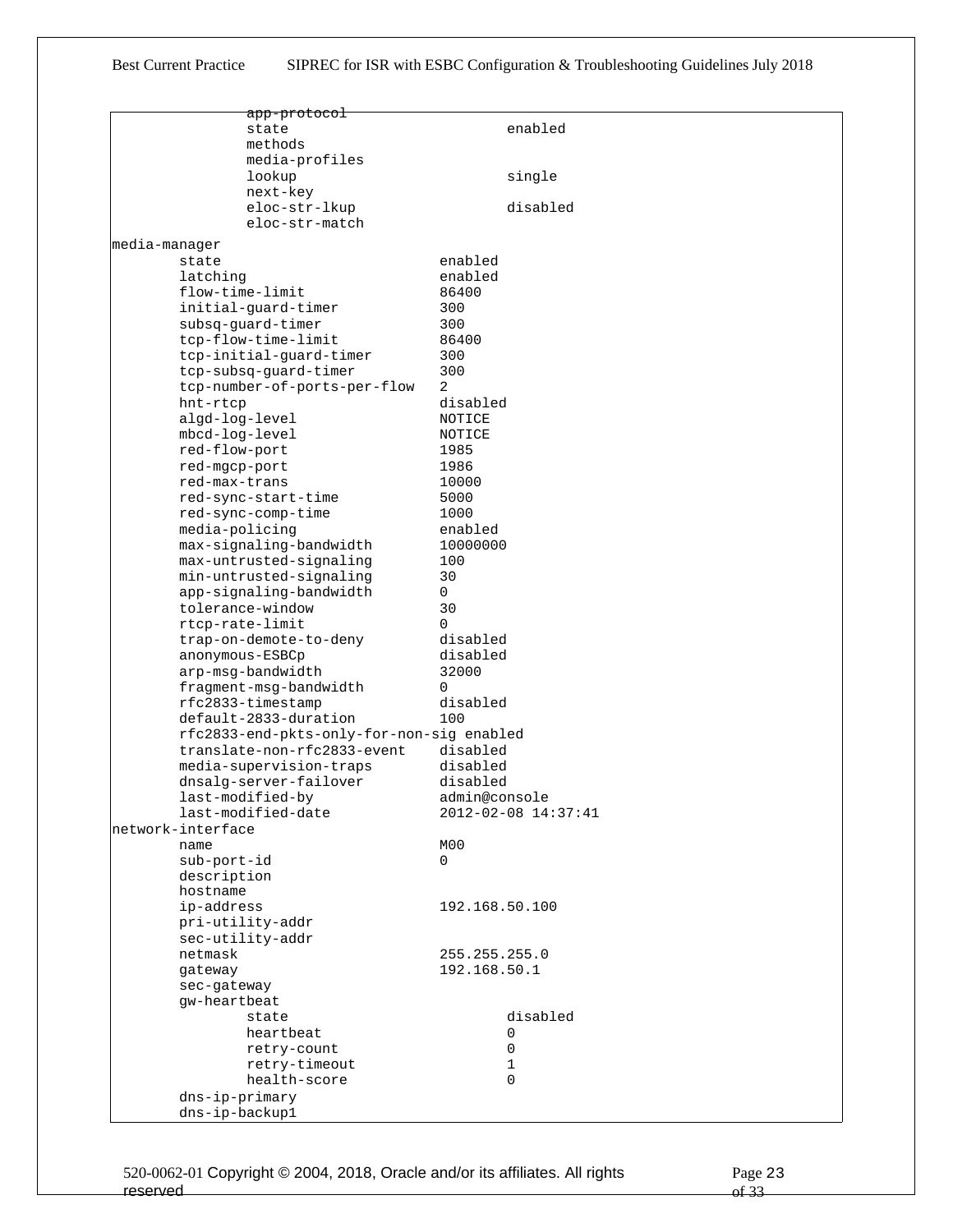|               | dns-ip-backup2      |                     |
|---------------|---------------------|---------------------|
|               | dns-domain          |                     |
|               | dns-timeout         | 11                  |
|               | hip-ip-list         | 192.168.50.100      |
|               | ftp-address         |                     |
|               | icmp-address        | 192.168.50.100      |
|               | snmp-address        |                     |
|               | telnet-address      |                     |
|               | ssh-address         |                     |
|               | signaling-mtu       | $\Omega$            |
|               | last-modified-by    | admin@console       |
|               | last-modified-date  | 2012-02-08 14:36:54 |
|               | network-interface   |                     |
|               | name                | M10                 |
|               | sub-port-id         | $\Omega$            |
|               | description         |                     |
|               | hostname            |                     |
|               | ip-address          | 172.16.50.100       |
|               | pri-utility-addr    |                     |
|               | sec-utility-addr    |                     |
|               | netmask             | 255.255.255.0       |
|               | gateway             | 172.16.50.100       |
|               | sec-gateway         |                     |
|               | qw-heartbeat        |                     |
|               | state               | disabled            |
|               | heartbeat           | 0                   |
|               | retry-count         | 0                   |
|               | retry-timeout       | 1                   |
|               | health-score        | $\Omega$            |
|               | dns-ip-primary      |                     |
|               | dns-ip-backup1      |                     |
|               | dns-ip-backup2      |                     |
|               | dns-domain          |                     |
|               | dns-timeout         | 11                  |
|               |                     | 172.16.50.100       |
|               | hip-ip-list         |                     |
|               | ftp-address         |                     |
|               | icmp-address        | 172.16.50.100       |
|               | snmp-address        |                     |
|               | telnet-address      |                     |
|               | ssh-address         |                     |
|               | signaling-mtu       | $\Omega$            |
|               | last-modified-by    | admin@console       |
|               | last-modified-date  | 2012-02-08 14:37:22 |
| phy-interface |                     |                     |
|               | name                | M <sub>0</sub>      |
|               | operation-type      | Media               |
|               | port                | 0                   |
|               | slot                | 0                   |
|               | virtual-mac         |                     |
|               | admin-state         | enabled             |
|               | auto-negotiation    | enabled             |
|               | duplex-mode         | <b>FULL</b>         |
|               | speed               | 100                 |
|               | overload-protection | disabled            |
|               | last-modified-by    | admin@console       |
|               | last-modified-date  | 2012-02-08 14:34:46 |
| phy-interface |                     |                     |
|               | name                | M10                 |
|               | operation-type      | Media               |
|               | port                | 0                   |
|               | slot                | 1                   |
|               | virtual-mac         |                     |
|               | admin-state         | enabled             |
|               |                     | enabled             |
|               | auto-negotiation    |                     |

520-0062-01 Copyright © 2004, 2018, Oracle and/or its affiliates. All rights reserved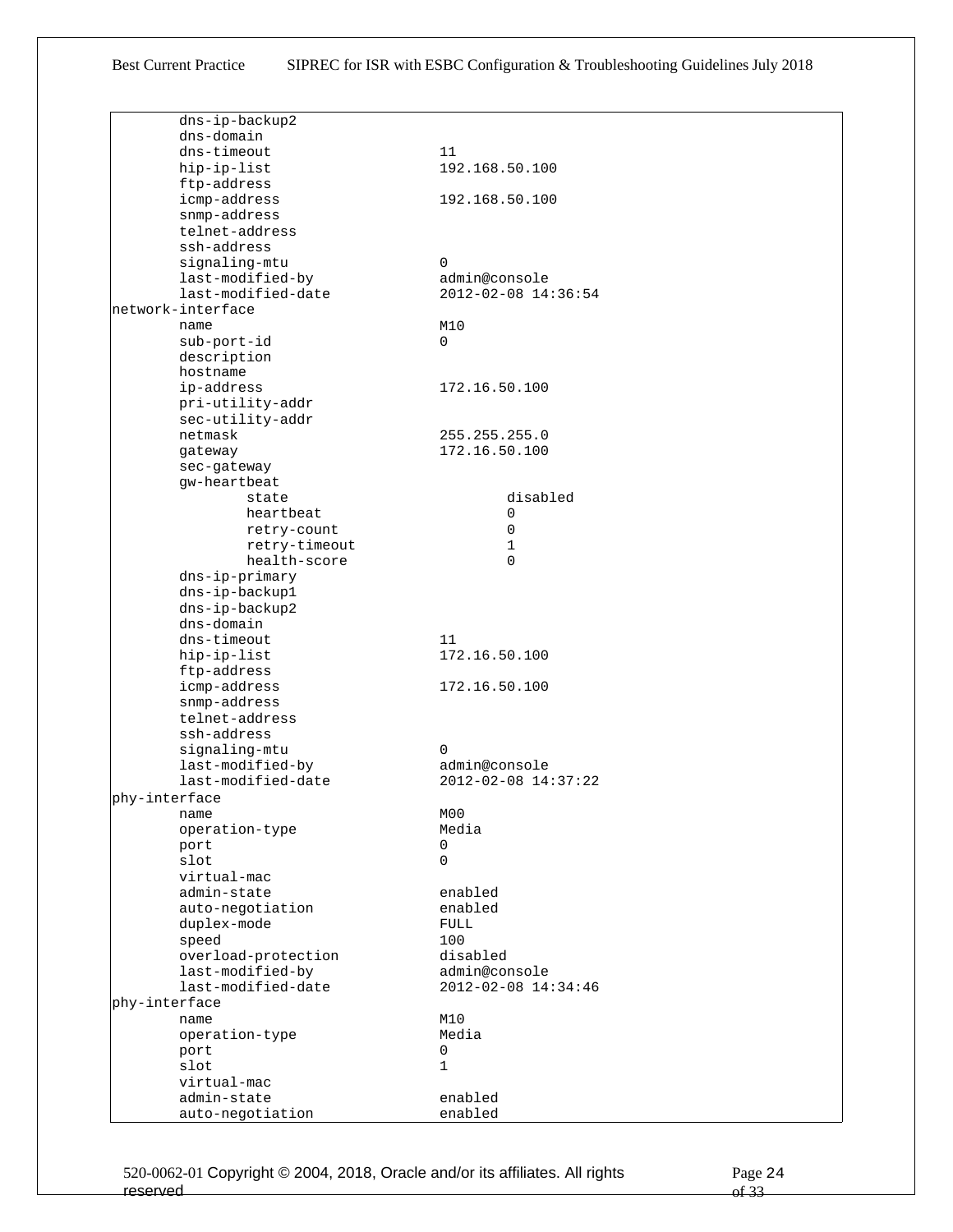|              | duplex-mode                 | FULL                |
|--------------|-----------------------------|---------------------|
|              | speed                       | 100                 |
|              | overload-protection         | disabled            |
|              | last-modified-by            | admin@console       |
|              | last-modified-date          | 2012-02-08 14:35:00 |
| realm-confiq |                             |                     |
|              |                             |                     |
|              | identifier                  | access              |
|              | description                 |                     |
|              | addr-prefix                 | 0.0.0.0             |
|              | network-interfaces          |                     |
|              |                             | MOO:O               |
|              | mm-in-realm                 | enabled             |
|              | mm-in-network               | enabled             |
|              | $mm$ -same-ip               | enabled             |
|              | mm-in-system                | enabled             |
|              | bw-cac-non-mm               | disabled            |
|              | msm-release                 | disabled            |
|              | qos-enable                  | disabled            |
|              | generate-UDP-checksum       | disabled            |
|              | max-bandwidth               |                     |
|              |                             | 0                   |
|              | fallback-bandwidth          | 0                   |
|              | max-priority-bandwidth      | 0                   |
|              | max-latency                 | 0                   |
|              | max-jitter                  | 0                   |
|              | max-packet-loss             | 0                   |
|              | observ-window-size          | 0                   |
|              | parent-realm                |                     |
|              | dns-realm                   |                     |
|              | media-policy                |                     |
|              | media-sec-policy            |                     |
|              | srtp-msm-passthrough        | disabled            |
|              | in-translationid            |                     |
|              | out-translationid           |                     |
|              | in-manipulationid           |                     |
|              |                             |                     |
|              | out-manipulationid          |                     |
|              | manipulation-string         |                     |
|              | manipulation-pattern        |                     |
|              | class-profile               |                     |
|              | average-rate-limit          | 0                   |
|              | access-control-trust-level  | none                |
|              | invalid-signal-threshold    | 0                   |
|              | maximum-signal-threshold    | 0                   |
|              | untrusted-signal-threshold  | 0                   |
|              | nat-trust-threshold         | $\Omega$            |
|              | deny-period                 | 30                  |
|              | ext-policy-svr              |                     |
|              | diam-e2-address-realm       |                     |
|              | symmetric-latching          | disabled            |
|              | pai-strip                   | disabled            |
|              | trunk-context               |                     |
|              | early-media-allow           |                     |
|              |                             |                     |
|              | enforcement-profile         |                     |
|              | additional-prefixes         |                     |
|              | restricted-latching         | none                |
|              | restriction-mask            | 32                  |
|              | spl-options                 |                     |
|              | accounting-enable           | enabled             |
|              | user-cac-mode               | none                |
|              | user-cac-bandwidth          | 0                   |
|              | user-cac-sessions           | 0                   |
|              | icmp-detect-multiplier      | 0                   |
|              | icmp-advertisement-interval | 0                   |
|              | icmp-target-ip              |                     |
|              | monthly-minutes             | 0                   |
|              |                             |                     |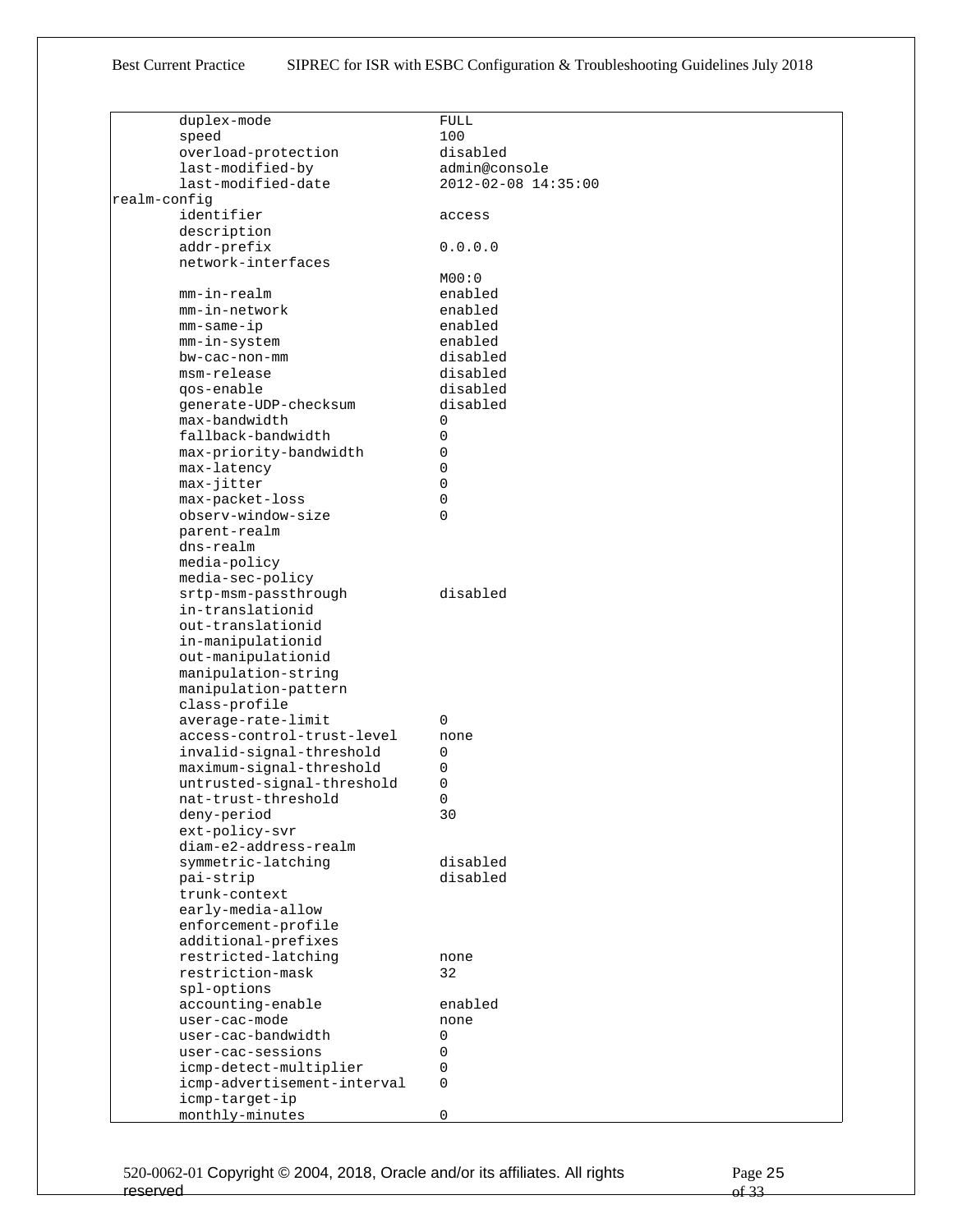| net-management-control |                            | disabled            |
|------------------------|----------------------------|---------------------|
| delay-media-update     |                            | disabled            |
| refer-call-transfer    |                            | disabled            |
|                        | refer-notify-provisional   | none                |
| dyn-refer-term         |                            | disabled            |
| codec-policy           |                            |                     |
| codec-manip-in-realm   |                            | disabled            |
| constraint-name        |                            |                     |
|                        | call-recording-server-id   |                     |
| xnq-state              |                            | xnq-unknown         |
| hairpin-id             |                            | 0                   |
| stun-enable            |                            | disabled            |
| stun-server-ip         |                            | 0.0.0.0             |
| stun-server-port       |                            | 3478                |
| stun-changed-ip        |                            | 0.0.0.0             |
| stun-changed-port      |                            | 3479                |
| match-media-profiles   |                            |                     |
| qos-constraint         |                            |                     |
| sip-profile            |                            |                     |
|                        |                            |                     |
| sip-isup-profile       |                            |                     |
|                        | session-recording-server   |                     |
|                        | session-recording-required | disabled            |
| block-rtcp             |                            | disabled            |
|                        | hide-egress-media-update   | disabled            |
| monitoring-filters     |                            |                     |
| last-modified-by       |                            | admin@172.41.1.2    |
| last-modified-date     |                            | 2012-10-12 13:30:56 |
| realm-config           |                            |                     |
| identifier             |                            | core                |
| description            |                            |                     |
| addr-prefix            |                            | 0.0.0.0             |
| network-interfaces     |                            |                     |
|                        |                            | M10:0               |
| mm-in-realm            |                            | enabled             |
| mm-in-network          |                            | enabled             |
| mm-same-ip             |                            | enabled             |
| mm-in-system           |                            | enabled             |
| bw-cac-non-mm          |                            | disabled            |
| msm-release            |                            | disabled            |
| qos-enable             |                            | disabled            |
| qenerate-UDP-checksum  |                            | disabled            |
| max-bandwidth          |                            | 0                   |
| fallback-bandwidth     |                            | 0                   |
| max-priority-bandwidth |                            | 0                   |
| max-latency            |                            | 0                   |
| max-jitter             |                            | 0                   |
| max-packet-loss        |                            | 0                   |
| observ-window-size     |                            | 0                   |
| parent-realm           |                            |                     |
| dns-realm              |                            |                     |
| media-policy           |                            |                     |
| media-sec-policy       |                            |                     |
| srtp-msm-passthrough   |                            | disabled            |
| in-translationid       |                            |                     |
| out-translationid      |                            |                     |
| in-manipulationid      |                            |                     |
| out-manipulationid     |                            |                     |
| manipulation-string    |                            |                     |
| manipulation-pattern   |                            |                     |
| class-profile          |                            |                     |
| average-rate-limit     |                            | 0                   |
|                        | access-control-trust-level | none                |
|                        | invalid-signal-threshold   | 0                   |
|                        | maximum-signal-threshold   | 0                   |
|                        |                            |                     |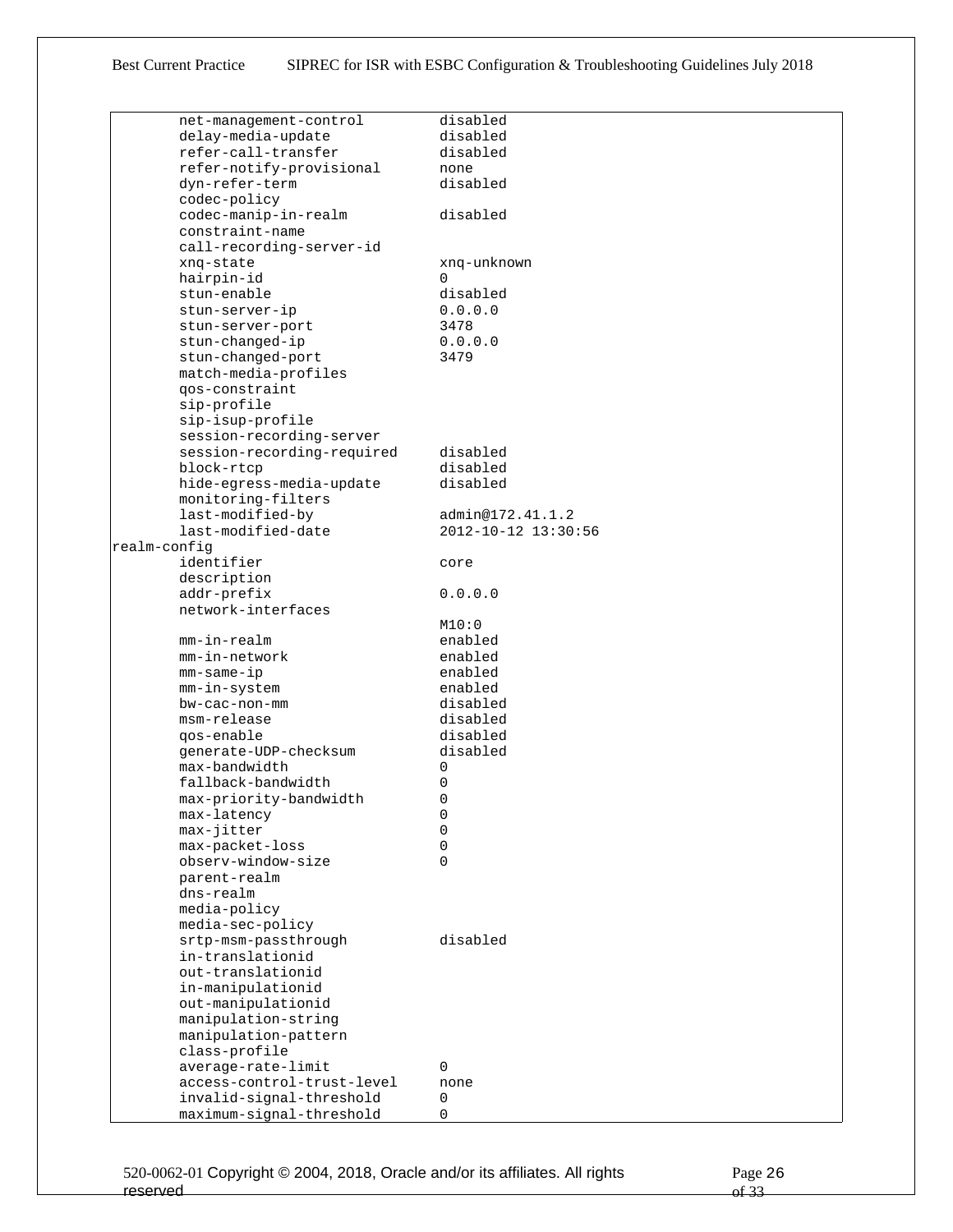| untrusted-signal-threshold  | 0                   |
|-----------------------------|---------------------|
| nat-trust-threshold         | $\mathsf{O}$        |
| deny-period                 | 30                  |
| ext-policy-svr              |                     |
| diam-e2-address-realm       |                     |
| symmetric-latching          | disabled            |
|                             | disabled            |
| pai-strip                   |                     |
| trunk-context               |                     |
| early-media-allow           |                     |
| enforcement-profile         |                     |
| additional-prefixes         |                     |
| restricted-latching         | none                |
| restriction-mask            | 32                  |
| spl-options                 |                     |
| accounting-enable           | enabled             |
| user-cac-mode               | none                |
| user-cac-bandwidth          | 0                   |
|                             |                     |
| user-cac-sessions           | 0                   |
| icmp-detect-multiplier      | 0                   |
| icmp-advertisement-interval | 0                   |
| icmp-target-ip              |                     |
| monthly-minutes             | $\Omega$            |
| net-management-control      | disabled            |
| delay-media-update          | disabled            |
| refer-call-transfer         | disabled            |
| refer-notify-provisional    | none                |
| dyn-refer-term              | disabled            |
|                             |                     |
| codec-policy                |                     |
| codec-manip-in-realm        | disabled            |
| constraint-name             |                     |
| call-recording-server-id    |                     |
| xnq-state                   | xnq-unknown         |
| hairpin-id                  | $\Omega$            |
| stun-enable                 | disabled            |
| stun-server-ip              | 0.0.0.0             |
| stun-server-port            | 3478                |
| stun-changed-ip             | 0.0.0.0             |
| stun-changed-port           | 3479                |
|                             |                     |
| match-media-profiles        |                     |
| qos-constraint              |                     |
| sip-profile                 |                     |
| sip-isup-profile            |                     |
| session-recording-server    | CSEisr              |
| session-recording-required  | enabled             |
| block-rtcp                  | disabled            |
| hide-egress-media-update    | disabled            |
| monitoring-filters          |                     |
| last-modified-by            | admin@172.41.1.2    |
| last-modified-date          | 2012-10-12 13:59:40 |
|                             |                     |
| session-agent               |                     |
| hostname                    | 172.16.123.101      |
| ip-address                  | 172.16.123.101      |
| port                        | 5060                |
| state                       | enabled             |
| app-protocol                | SIP                 |
| app-type                    |                     |
| transport-method            | <b>UDP</b>          |
| realm-id                    | core                |
| eqress-realm-id             |                     |
| description                 |                     |
| carriers                    |                     |
|                             |                     |
| allow-next-hop-lp           | enabled             |
| constraints                 | disabled            |
| max-sessions                | 0                   |

520-0062-01 Copyright © 2004, 2018, Oracle and/or its affiliates. All rights reserved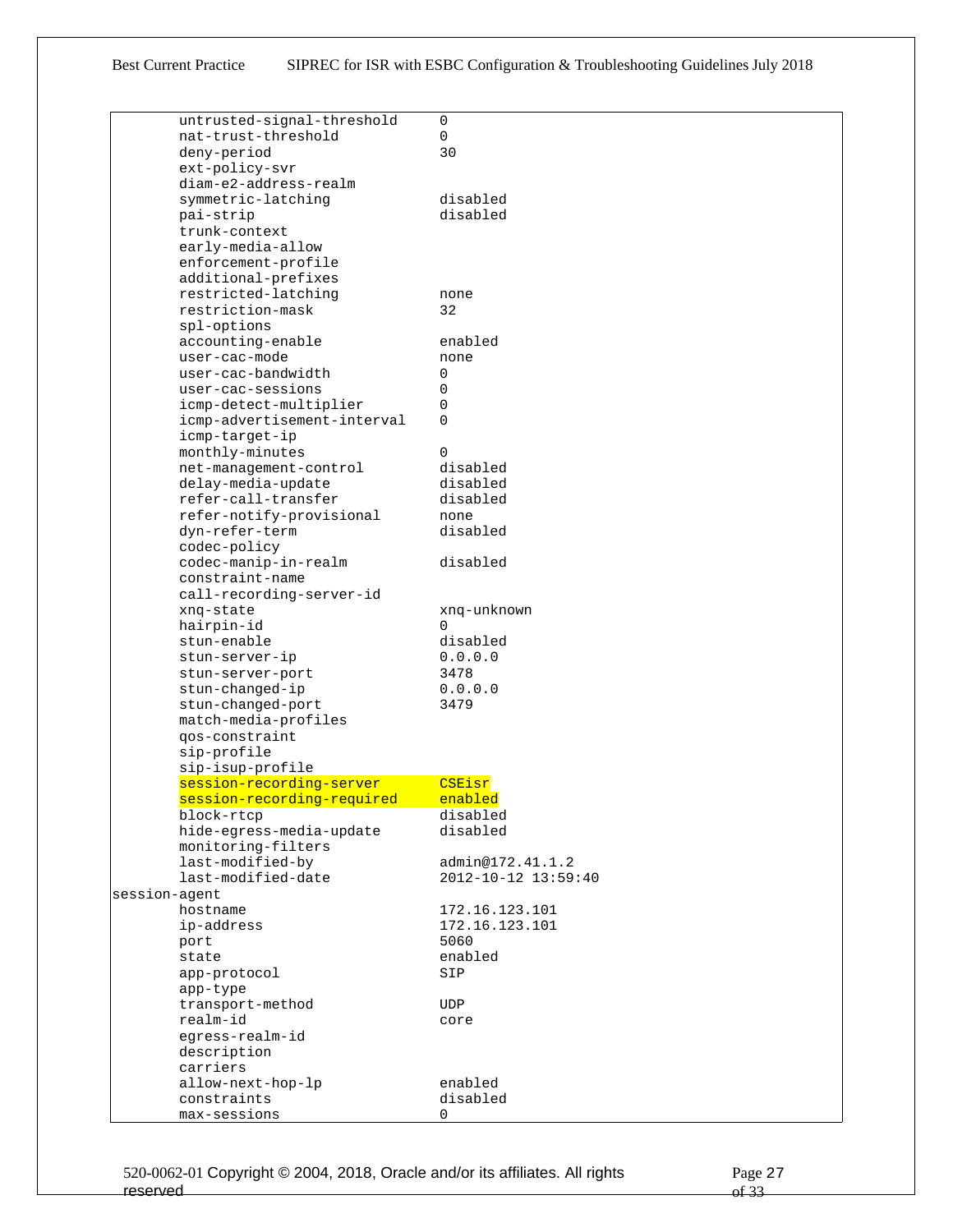| max-inbound-sessions                           | 0          |
|------------------------------------------------|------------|
| max-outbound-sessions                          | 0          |
| max-burst-rate                                 | 0          |
| max-inbound-burst-rate                         | 0          |
| max-outbound-burst-rate                        | 0          |
| max-sustain-rate                               | 0          |
| max-inbound-sustain-rate                       | 0          |
| max-outbound-sustain-rate                      | 0          |
| min-seizures                                   | 5          |
| min-asr                                        | 0          |
| time-to-resume                                 | 0          |
| ttr-no-response                                | 0          |
|                                                | 0          |
| in-service-period                              |            |
| burst-rate-window                              | 0          |
| sustain-rate-window                            | 0          |
| req-uri-carrier-mode                           | None       |
| proxy-mode                                     |            |
| redirect-action                                |            |
| loose-routing                                  | enabled    |
| send-media-session                             | enabled    |
| response-map                                   |            |
| ping-method                                    |            |
| ping-interval                                  | 0          |
| ping-send-mode                                 | keep-alive |
| ping-all-addresses                             | disabled   |
| ping-in-service-response-codes                 |            |
| out-service-response-codes                     |            |
| load-balance-dns-query                         | hunt.      |
| media-profiles                                 |            |
| spl-options                                    |            |
| in-translationid                               |            |
| out-translationid                              |            |
| trust-me                                       | disabled   |
| request-uri-headers                            |            |
| stop-recurse                                   |            |
| local-response-map                             |            |
| ping-to-user-part                              |            |
| ping-from-user-part                            |            |
| li-trust-me                                    | disabled   |
| in-manipulationid                              |            |
| out-manipulationid                             |            |
| manipulation-string                            |            |
| manipulation-pattern                           |            |
| p-asserted-id                                  |            |
|                                                |            |
| trunk-group                                    |            |
| max-register-sustain-rate<br>early-media-allow | 0          |
|                                                |            |
| invalidate-registrations                       | disabled   |
| rfc2833-mode                                   | none       |
| rfc2833-payload                                | 0          |
| codec-policy                                   |            |
| enforcement-profile                            |            |
| refer-call-transfer                            | disabled   |
| refer-notify-provisional                       | none       |
| reuse-connections                              | NONE       |
| tcp-keepalive                                  | none       |
| tcp-reconn-interval                            | 0          |
| max-register-burst-rate                        | 0          |
| register-burst-window                          | 0          |
| sip-profile                                    |            |
| sip-isup-profile                               |            |
| kpml-interworking                              | inherit    |
| monitoring-filters                             |            |
| session-recording-server                       |            |
|                                                |            |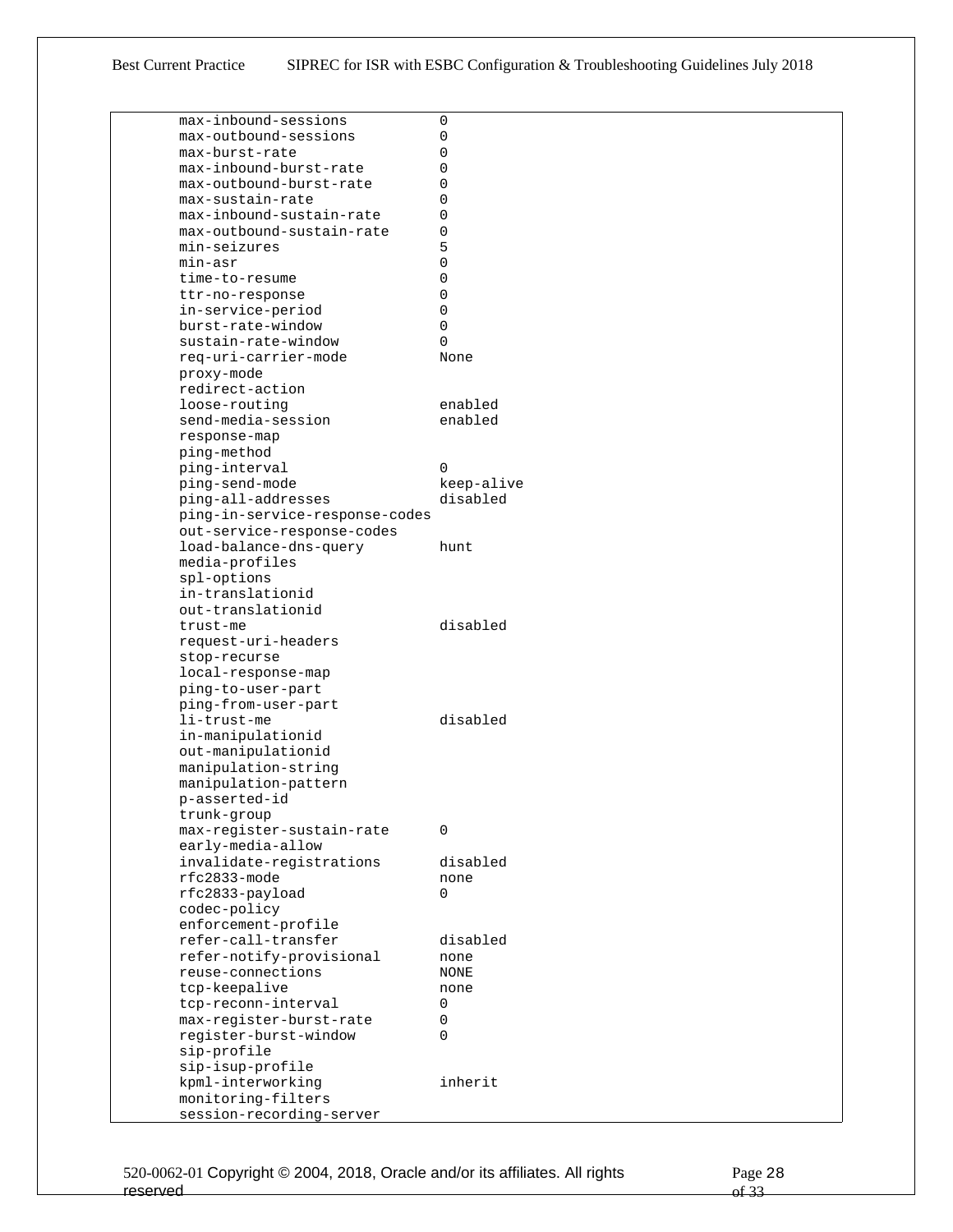|               | session-recording-required                                   | disabled            |
|---------------|--------------------------------------------------------------|---------------------|
|               | last-modified-by                                             | admin@172.41.1.2    |
|               | last-modified-date                                           | 2012-10-12 13:28:49 |
| session-agent |                                                              |                     |
|               | hostname                                                     | 172.16.122.101      |
|               | ip-address                                                   | 172.16.122.101      |
|               | port                                                         | 5060                |
|               | state                                                        | enabled             |
|               | app-protocol                                                 | SIP                 |
|               | app-type                                                     |                     |
|               | transport-method                                             | <b>UDP</b>          |
|               | realm-id                                                     | access              |
|               | egress-realm-id                                              |                     |
|               | description                                                  |                     |
|               | carriers                                                     |                     |
|               | allow-next-hop-lp                                            | enabled             |
|               | constraints                                                  | disabled            |
|               | max-sessions                                                 | 0                   |
|               | max-inbound-sessions                                         | 0                   |
|               | max-outbound-sessions                                        | 0                   |
|               | max-burst-rate                                               | 0                   |
|               | max-inbound-burst-rate                                       | 0                   |
|               | max-outbound-burst-rate                                      | 0                   |
|               | max-sustain-rate                                             | 0                   |
|               | max-inbound-sustain-rate                                     | 0                   |
|               | max-outbound-sustain-rate                                    | 0                   |
|               | min-seizures                                                 | 5                   |
|               | min-asr                                                      | 0                   |
|               | time-to-resume                                               | 0                   |
|               | ttr-no-response                                              | 0                   |
|               | in-service-period                                            | 0                   |
|               | burst-rate-window                                            | 0                   |
|               | sustain-rate-window                                          | $\Omega$            |
|               | req-uri-carrier-mode                                         | None                |
|               | proxy-mode                                                   |                     |
|               | redirect-action                                              |                     |
|               | loose-routing                                                | enabled             |
|               | send-media-session                                           | enabled             |
|               | response-map                                                 |                     |
|               | ping-method                                                  |                     |
|               | ping-interval                                                | $\Omega$            |
|               | ping-send-mode                                               | keep-alive          |
|               | ping-all-addresses                                           | disabled            |
|               | ping-in-service-response-codes<br>out-service-response-codes |                     |
|               | load-balance-dns-query                                       | hunt                |
|               | media-profiles                                               |                     |
|               | spl-options                                                  |                     |
|               | in-translationid                                             |                     |
|               | out-translationid                                            |                     |
|               | trust-me                                                     | disabled            |
|               | request-uri-headers                                          |                     |
|               | stop-recurse                                                 |                     |
|               | local-response-map                                           |                     |
|               | ping-to-user-part                                            |                     |
|               | ping-from-user-part                                          |                     |
|               | li-trust-me                                                  | disabled            |
|               | in-manipulationid                                            |                     |
|               | out-manipulationid                                           |                     |
|               | manipulation-string                                          |                     |
|               | manipulation-pattern                                         |                     |
|               | p-asserted-id                                                |                     |
|               | trunk-group                                                  |                     |
|               | max-register-sustain-rate                                    | 0                   |
|               |                                                              |                     |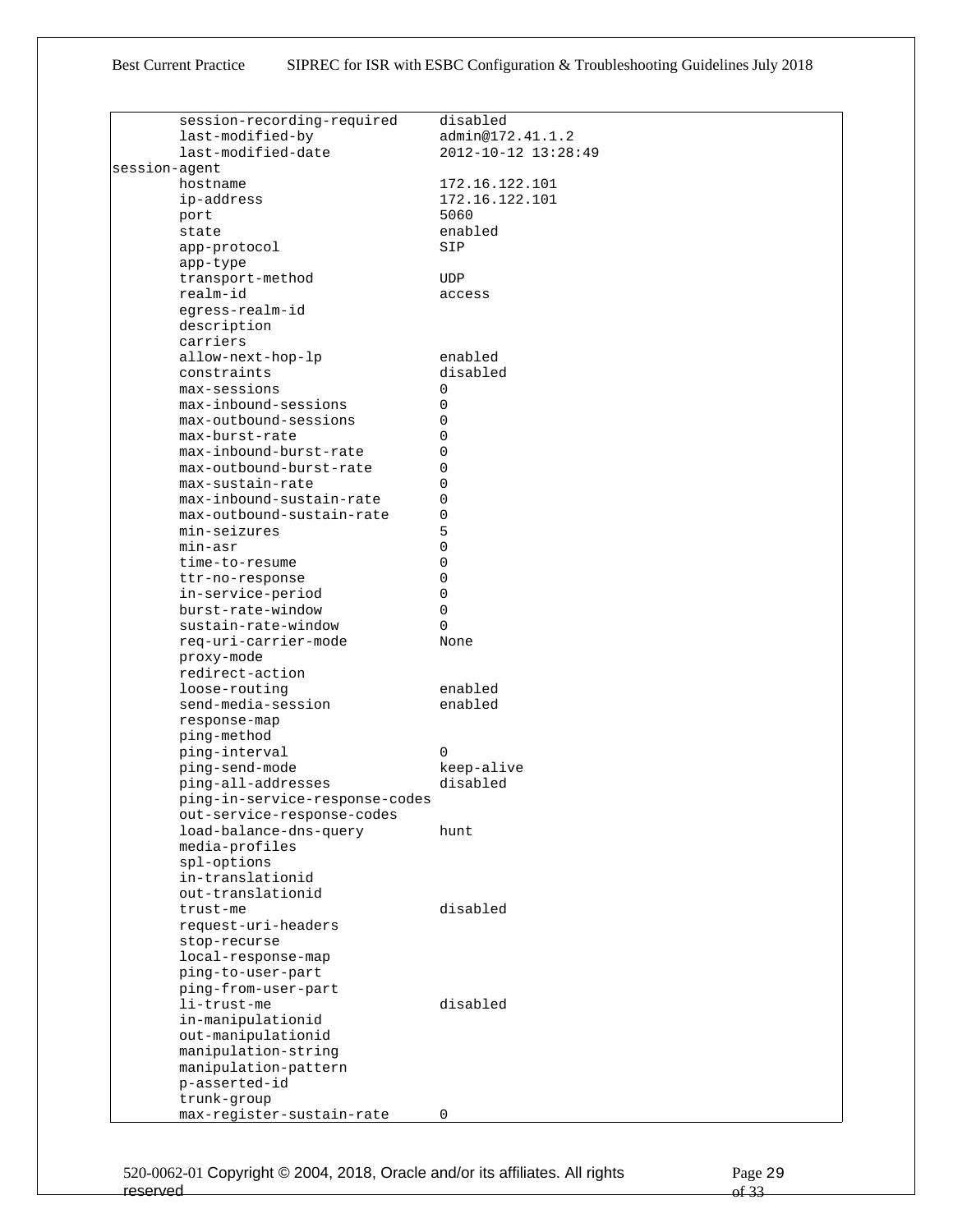| early-media-allow<br>invalidate-registrations<br>disabled<br>rfc2833-mode<br>none<br>rfc2833-payload<br>$\Omega$<br>codec-policy<br>enforcement-profile<br>refer-call-transfer<br>disabled<br>refer-notify-provisional<br>none<br>reuse-connections<br>NONE<br>tcp-keepalive<br>none<br>tcp-reconn-interval<br>0<br>max-register-burst-rate<br>0<br>register-burst-window<br>0<br>sip-profile<br>sip-isup-profile<br>kpml-interworking<br>inherit<br>monitoring-filters<br>session-recording-server<br>session-recording-required<br>disabled<br>last-modified-by<br>admin@172.41.1.2<br>last-modified-date<br>2012-10-12 13:30:16<br>session-recording-server<br>CSEisr<br>name<br>description<br>ISR RSS<br>realm<br>core<br>mode<br>selective<br>destination<br>172.16.101.84<br>5060<br>port<br>transport-method<br><b>UDP</b><br>last-modified-by<br>admin@172.41.1.2<br>last-modified-date<br>$2012 - 10 - 12$ $13:36:39$<br>sip-config<br>enabled<br>state<br>operation-mode<br>dialog<br>dialog-transparency<br>enabled<br>home-realm-id<br>core<br>eqress-realm-id<br>nat-mode<br>None<br>$\star$<br>registrar-domain<br>$\star$<br>registrar-host<br>registrar-port<br>5060<br>register-service-route<br>always<br>init-timer<br>500<br>4000<br>max-timer<br>trans-expire<br>8<br>invite-expire<br>180<br>32<br>inactive-dynamic-conn<br>enforcement-profile<br>pac-method<br>pac-interval<br>10<br>pac-strategy<br>PropDist<br>pac-load-weight<br>1<br>pac-session-weight<br>1<br>$\mathbf 1$<br>pac-route-weight<br>pac-callid-lifetime<br>600<br>pac-user-lifetime<br>3600<br>1988<br>red-sip-port<br>red-max-trans<br>10000<br>red-sync-start-time<br>5000<br>1000<br>red-sync-comp-time<br>add-reason-header<br>disabled<br>4096<br>sip-message-len<br>enum-saq-match<br>disabled<br>extra-method-stats<br>disabled |  |  |
|------------------------------------------------------------------------------------------------------------------------------------------------------------------------------------------------------------------------------------------------------------------------------------------------------------------------------------------------------------------------------------------------------------------------------------------------------------------------------------------------------------------------------------------------------------------------------------------------------------------------------------------------------------------------------------------------------------------------------------------------------------------------------------------------------------------------------------------------------------------------------------------------------------------------------------------------------------------------------------------------------------------------------------------------------------------------------------------------------------------------------------------------------------------------------------------------------------------------------------------------------------------------------------------------------------------------------------------------------------------------------------------------------------------------------------------------------------------------------------------------------------------------------------------------------------------------------------------------------------------------------------------------------------------------------------------------------------------------------------------------------------------------------------------------------------------------------------|--|--|
|                                                                                                                                                                                                                                                                                                                                                                                                                                                                                                                                                                                                                                                                                                                                                                                                                                                                                                                                                                                                                                                                                                                                                                                                                                                                                                                                                                                                                                                                                                                                                                                                                                                                                                                                                                                                                                    |  |  |
|                                                                                                                                                                                                                                                                                                                                                                                                                                                                                                                                                                                                                                                                                                                                                                                                                                                                                                                                                                                                                                                                                                                                                                                                                                                                                                                                                                                                                                                                                                                                                                                                                                                                                                                                                                                                                                    |  |  |
|                                                                                                                                                                                                                                                                                                                                                                                                                                                                                                                                                                                                                                                                                                                                                                                                                                                                                                                                                                                                                                                                                                                                                                                                                                                                                                                                                                                                                                                                                                                                                                                                                                                                                                                                                                                                                                    |  |  |
|                                                                                                                                                                                                                                                                                                                                                                                                                                                                                                                                                                                                                                                                                                                                                                                                                                                                                                                                                                                                                                                                                                                                                                                                                                                                                                                                                                                                                                                                                                                                                                                                                                                                                                                                                                                                                                    |  |  |
|                                                                                                                                                                                                                                                                                                                                                                                                                                                                                                                                                                                                                                                                                                                                                                                                                                                                                                                                                                                                                                                                                                                                                                                                                                                                                                                                                                                                                                                                                                                                                                                                                                                                                                                                                                                                                                    |  |  |
|                                                                                                                                                                                                                                                                                                                                                                                                                                                                                                                                                                                                                                                                                                                                                                                                                                                                                                                                                                                                                                                                                                                                                                                                                                                                                                                                                                                                                                                                                                                                                                                                                                                                                                                                                                                                                                    |  |  |
|                                                                                                                                                                                                                                                                                                                                                                                                                                                                                                                                                                                                                                                                                                                                                                                                                                                                                                                                                                                                                                                                                                                                                                                                                                                                                                                                                                                                                                                                                                                                                                                                                                                                                                                                                                                                                                    |  |  |
|                                                                                                                                                                                                                                                                                                                                                                                                                                                                                                                                                                                                                                                                                                                                                                                                                                                                                                                                                                                                                                                                                                                                                                                                                                                                                                                                                                                                                                                                                                                                                                                                                                                                                                                                                                                                                                    |  |  |
|                                                                                                                                                                                                                                                                                                                                                                                                                                                                                                                                                                                                                                                                                                                                                                                                                                                                                                                                                                                                                                                                                                                                                                                                                                                                                                                                                                                                                                                                                                                                                                                                                                                                                                                                                                                                                                    |  |  |
|                                                                                                                                                                                                                                                                                                                                                                                                                                                                                                                                                                                                                                                                                                                                                                                                                                                                                                                                                                                                                                                                                                                                                                                                                                                                                                                                                                                                                                                                                                                                                                                                                                                                                                                                                                                                                                    |  |  |
|                                                                                                                                                                                                                                                                                                                                                                                                                                                                                                                                                                                                                                                                                                                                                                                                                                                                                                                                                                                                                                                                                                                                                                                                                                                                                                                                                                                                                                                                                                                                                                                                                                                                                                                                                                                                                                    |  |  |
|                                                                                                                                                                                                                                                                                                                                                                                                                                                                                                                                                                                                                                                                                                                                                                                                                                                                                                                                                                                                                                                                                                                                                                                                                                                                                                                                                                                                                                                                                                                                                                                                                                                                                                                                                                                                                                    |  |  |
|                                                                                                                                                                                                                                                                                                                                                                                                                                                                                                                                                                                                                                                                                                                                                                                                                                                                                                                                                                                                                                                                                                                                                                                                                                                                                                                                                                                                                                                                                                                                                                                                                                                                                                                                                                                                                                    |  |  |
|                                                                                                                                                                                                                                                                                                                                                                                                                                                                                                                                                                                                                                                                                                                                                                                                                                                                                                                                                                                                                                                                                                                                                                                                                                                                                                                                                                                                                                                                                                                                                                                                                                                                                                                                                                                                                                    |  |  |
|                                                                                                                                                                                                                                                                                                                                                                                                                                                                                                                                                                                                                                                                                                                                                                                                                                                                                                                                                                                                                                                                                                                                                                                                                                                                                                                                                                                                                                                                                                                                                                                                                                                                                                                                                                                                                                    |  |  |
|                                                                                                                                                                                                                                                                                                                                                                                                                                                                                                                                                                                                                                                                                                                                                                                                                                                                                                                                                                                                                                                                                                                                                                                                                                                                                                                                                                                                                                                                                                                                                                                                                                                                                                                                                                                                                                    |  |  |
|                                                                                                                                                                                                                                                                                                                                                                                                                                                                                                                                                                                                                                                                                                                                                                                                                                                                                                                                                                                                                                                                                                                                                                                                                                                                                                                                                                                                                                                                                                                                                                                                                                                                                                                                                                                                                                    |  |  |
|                                                                                                                                                                                                                                                                                                                                                                                                                                                                                                                                                                                                                                                                                                                                                                                                                                                                                                                                                                                                                                                                                                                                                                                                                                                                                                                                                                                                                                                                                                                                                                                                                                                                                                                                                                                                                                    |  |  |
|                                                                                                                                                                                                                                                                                                                                                                                                                                                                                                                                                                                                                                                                                                                                                                                                                                                                                                                                                                                                                                                                                                                                                                                                                                                                                                                                                                                                                                                                                                                                                                                                                                                                                                                                                                                                                                    |  |  |
|                                                                                                                                                                                                                                                                                                                                                                                                                                                                                                                                                                                                                                                                                                                                                                                                                                                                                                                                                                                                                                                                                                                                                                                                                                                                                                                                                                                                                                                                                                                                                                                                                                                                                                                                                                                                                                    |  |  |
|                                                                                                                                                                                                                                                                                                                                                                                                                                                                                                                                                                                                                                                                                                                                                                                                                                                                                                                                                                                                                                                                                                                                                                                                                                                                                                                                                                                                                                                                                                                                                                                                                                                                                                                                                                                                                                    |  |  |
|                                                                                                                                                                                                                                                                                                                                                                                                                                                                                                                                                                                                                                                                                                                                                                                                                                                                                                                                                                                                                                                                                                                                                                                                                                                                                                                                                                                                                                                                                                                                                                                                                                                                                                                                                                                                                                    |  |  |
|                                                                                                                                                                                                                                                                                                                                                                                                                                                                                                                                                                                                                                                                                                                                                                                                                                                                                                                                                                                                                                                                                                                                                                                                                                                                                                                                                                                                                                                                                                                                                                                                                                                                                                                                                                                                                                    |  |  |
|                                                                                                                                                                                                                                                                                                                                                                                                                                                                                                                                                                                                                                                                                                                                                                                                                                                                                                                                                                                                                                                                                                                                                                                                                                                                                                                                                                                                                                                                                                                                                                                                                                                                                                                                                                                                                                    |  |  |
|                                                                                                                                                                                                                                                                                                                                                                                                                                                                                                                                                                                                                                                                                                                                                                                                                                                                                                                                                                                                                                                                                                                                                                                                                                                                                                                                                                                                                                                                                                                                                                                                                                                                                                                                                                                                                                    |  |  |
|                                                                                                                                                                                                                                                                                                                                                                                                                                                                                                                                                                                                                                                                                                                                                                                                                                                                                                                                                                                                                                                                                                                                                                                                                                                                                                                                                                                                                                                                                                                                                                                                                                                                                                                                                                                                                                    |  |  |
|                                                                                                                                                                                                                                                                                                                                                                                                                                                                                                                                                                                                                                                                                                                                                                                                                                                                                                                                                                                                                                                                                                                                                                                                                                                                                                                                                                                                                                                                                                                                                                                                                                                                                                                                                                                                                                    |  |  |
|                                                                                                                                                                                                                                                                                                                                                                                                                                                                                                                                                                                                                                                                                                                                                                                                                                                                                                                                                                                                                                                                                                                                                                                                                                                                                                                                                                                                                                                                                                                                                                                                                                                                                                                                                                                                                                    |  |  |
|                                                                                                                                                                                                                                                                                                                                                                                                                                                                                                                                                                                                                                                                                                                                                                                                                                                                                                                                                                                                                                                                                                                                                                                                                                                                                                                                                                                                                                                                                                                                                                                                                                                                                                                                                                                                                                    |  |  |
|                                                                                                                                                                                                                                                                                                                                                                                                                                                                                                                                                                                                                                                                                                                                                                                                                                                                                                                                                                                                                                                                                                                                                                                                                                                                                                                                                                                                                                                                                                                                                                                                                                                                                                                                                                                                                                    |  |  |
|                                                                                                                                                                                                                                                                                                                                                                                                                                                                                                                                                                                                                                                                                                                                                                                                                                                                                                                                                                                                                                                                                                                                                                                                                                                                                                                                                                                                                                                                                                                                                                                                                                                                                                                                                                                                                                    |  |  |
|                                                                                                                                                                                                                                                                                                                                                                                                                                                                                                                                                                                                                                                                                                                                                                                                                                                                                                                                                                                                                                                                                                                                                                                                                                                                                                                                                                                                                                                                                                                                                                                                                                                                                                                                                                                                                                    |  |  |
|                                                                                                                                                                                                                                                                                                                                                                                                                                                                                                                                                                                                                                                                                                                                                                                                                                                                                                                                                                                                                                                                                                                                                                                                                                                                                                                                                                                                                                                                                                                                                                                                                                                                                                                                                                                                                                    |  |  |
|                                                                                                                                                                                                                                                                                                                                                                                                                                                                                                                                                                                                                                                                                                                                                                                                                                                                                                                                                                                                                                                                                                                                                                                                                                                                                                                                                                                                                                                                                                                                                                                                                                                                                                                                                                                                                                    |  |  |
|                                                                                                                                                                                                                                                                                                                                                                                                                                                                                                                                                                                                                                                                                                                                                                                                                                                                                                                                                                                                                                                                                                                                                                                                                                                                                                                                                                                                                                                                                                                                                                                                                                                                                                                                                                                                                                    |  |  |
|                                                                                                                                                                                                                                                                                                                                                                                                                                                                                                                                                                                                                                                                                                                                                                                                                                                                                                                                                                                                                                                                                                                                                                                                                                                                                                                                                                                                                                                                                                                                                                                                                                                                                                                                                                                                                                    |  |  |
|                                                                                                                                                                                                                                                                                                                                                                                                                                                                                                                                                                                                                                                                                                                                                                                                                                                                                                                                                                                                                                                                                                                                                                                                                                                                                                                                                                                                                                                                                                                                                                                                                                                                                                                                                                                                                                    |  |  |
|                                                                                                                                                                                                                                                                                                                                                                                                                                                                                                                                                                                                                                                                                                                                                                                                                                                                                                                                                                                                                                                                                                                                                                                                                                                                                                                                                                                                                                                                                                                                                                                                                                                                                                                                                                                                                                    |  |  |
|                                                                                                                                                                                                                                                                                                                                                                                                                                                                                                                                                                                                                                                                                                                                                                                                                                                                                                                                                                                                                                                                                                                                                                                                                                                                                                                                                                                                                                                                                                                                                                                                                                                                                                                                                                                                                                    |  |  |
|                                                                                                                                                                                                                                                                                                                                                                                                                                                                                                                                                                                                                                                                                                                                                                                                                                                                                                                                                                                                                                                                                                                                                                                                                                                                                                                                                                                                                                                                                                                                                                                                                                                                                                                                                                                                                                    |  |  |
|                                                                                                                                                                                                                                                                                                                                                                                                                                                                                                                                                                                                                                                                                                                                                                                                                                                                                                                                                                                                                                                                                                                                                                                                                                                                                                                                                                                                                                                                                                                                                                                                                                                                                                                                                                                                                                    |  |  |
|                                                                                                                                                                                                                                                                                                                                                                                                                                                                                                                                                                                                                                                                                                                                                                                                                                                                                                                                                                                                                                                                                                                                                                                                                                                                                                                                                                                                                                                                                                                                                                                                                                                                                                                                                                                                                                    |  |  |
|                                                                                                                                                                                                                                                                                                                                                                                                                                                                                                                                                                                                                                                                                                                                                                                                                                                                                                                                                                                                                                                                                                                                                                                                                                                                                                                                                                                                                                                                                                                                                                                                                                                                                                                                                                                                                                    |  |  |
|                                                                                                                                                                                                                                                                                                                                                                                                                                                                                                                                                                                                                                                                                                                                                                                                                                                                                                                                                                                                                                                                                                                                                                                                                                                                                                                                                                                                                                                                                                                                                                                                                                                                                                                                                                                                                                    |  |  |
|                                                                                                                                                                                                                                                                                                                                                                                                                                                                                                                                                                                                                                                                                                                                                                                                                                                                                                                                                                                                                                                                                                                                                                                                                                                                                                                                                                                                                                                                                                                                                                                                                                                                                                                                                                                                                                    |  |  |
|                                                                                                                                                                                                                                                                                                                                                                                                                                                                                                                                                                                                                                                                                                                                                                                                                                                                                                                                                                                                                                                                                                                                                                                                                                                                                                                                                                                                                                                                                                                                                                                                                                                                                                                                                                                                                                    |  |  |
|                                                                                                                                                                                                                                                                                                                                                                                                                                                                                                                                                                                                                                                                                                                                                                                                                                                                                                                                                                                                                                                                                                                                                                                                                                                                                                                                                                                                                                                                                                                                                                                                                                                                                                                                                                                                                                    |  |  |
|                                                                                                                                                                                                                                                                                                                                                                                                                                                                                                                                                                                                                                                                                                                                                                                                                                                                                                                                                                                                                                                                                                                                                                                                                                                                                                                                                                                                                                                                                                                                                                                                                                                                                                                                                                                                                                    |  |  |
|                                                                                                                                                                                                                                                                                                                                                                                                                                                                                                                                                                                                                                                                                                                                                                                                                                                                                                                                                                                                                                                                                                                                                                                                                                                                                                                                                                                                                                                                                                                                                                                                                                                                                                                                                                                                                                    |  |  |
|                                                                                                                                                                                                                                                                                                                                                                                                                                                                                                                                                                                                                                                                                                                                                                                                                                                                                                                                                                                                                                                                                                                                                                                                                                                                                                                                                                                                                                                                                                                                                                                                                                                                                                                                                                                                                                    |  |  |
|                                                                                                                                                                                                                                                                                                                                                                                                                                                                                                                                                                                                                                                                                                                                                                                                                                                                                                                                                                                                                                                                                                                                                                                                                                                                                                                                                                                                                                                                                                                                                                                                                                                                                                                                                                                                                                    |  |  |
|                                                                                                                                                                                                                                                                                                                                                                                                                                                                                                                                                                                                                                                                                                                                                                                                                                                                                                                                                                                                                                                                                                                                                                                                                                                                                                                                                                                                                                                                                                                                                                                                                                                                                                                                                                                                                                    |  |  |
|                                                                                                                                                                                                                                                                                                                                                                                                                                                                                                                                                                                                                                                                                                                                                                                                                                                                                                                                                                                                                                                                                                                                                                                                                                                                                                                                                                                                                                                                                                                                                                                                                                                                                                                                                                                                                                    |  |  |
|                                                                                                                                                                                                                                                                                                                                                                                                                                                                                                                                                                                                                                                                                                                                                                                                                                                                                                                                                                                                                                                                                                                                                                                                                                                                                                                                                                                                                                                                                                                                                                                                                                                                                                                                                                                                                                    |  |  |
|                                                                                                                                                                                                                                                                                                                                                                                                                                                                                                                                                                                                                                                                                                                                                                                                                                                                                                                                                                                                                                                                                                                                                                                                                                                                                                                                                                                                                                                                                                                                                                                                                                                                                                                                                                                                                                    |  |  |
|                                                                                                                                                                                                                                                                                                                                                                                                                                                                                                                                                                                                                                                                                                                                                                                                                                                                                                                                                                                                                                                                                                                                                                                                                                                                                                                                                                                                                                                                                                                                                                                                                                                                                                                                                                                                                                    |  |  |
|                                                                                                                                                                                                                                                                                                                                                                                                                                                                                                                                                                                                                                                                                                                                                                                                                                                                                                                                                                                                                                                                                                                                                                                                                                                                                                                                                                                                                                                                                                                                                                                                                                                                                                                                                                                                                                    |  |  |
|                                                                                                                                                                                                                                                                                                                                                                                                                                                                                                                                                                                                                                                                                                                                                                                                                                                                                                                                                                                                                                                                                                                                                                                                                                                                                                                                                                                                                                                                                                                                                                                                                                                                                                                                                                                                                                    |  |  |
|                                                                                                                                                                                                                                                                                                                                                                                                                                                                                                                                                                                                                                                                                                                                                                                                                                                                                                                                                                                                                                                                                                                                                                                                                                                                                                                                                                                                                                                                                                                                                                                                                                                                                                                                                                                                                                    |  |  |
|                                                                                                                                                                                                                                                                                                                                                                                                                                                                                                                                                                                                                                                                                                                                                                                                                                                                                                                                                                                                                                                                                                                                                                                                                                                                                                                                                                                                                                                                                                                                                                                                                                                                                                                                                                                                                                    |  |  |
|                                                                                                                                                                                                                                                                                                                                                                                                                                                                                                                                                                                                                                                                                                                                                                                                                                                                                                                                                                                                                                                                                                                                                                                                                                                                                                                                                                                                                                                                                                                                                                                                                                                                                                                                                                                                                                    |  |  |
|                                                                                                                                                                                                                                                                                                                                                                                                                                                                                                                                                                                                                                                                                                                                                                                                                                                                                                                                                                                                                                                                                                                                                                                                                                                                                                                                                                                                                                                                                                                                                                                                                                                                                                                                                                                                                                    |  |  |
|                                                                                                                                                                                                                                                                                                                                                                                                                                                                                                                                                                                                                                                                                                                                                                                                                                                                                                                                                                                                                                                                                                                                                                                                                                                                                                                                                                                                                                                                                                                                                                                                                                                                                                                                                                                                                                    |  |  |
|                                                                                                                                                                                                                                                                                                                                                                                                                                                                                                                                                                                                                                                                                                                                                                                                                                                                                                                                                                                                                                                                                                                                                                                                                                                                                                                                                                                                                                                                                                                                                                                                                                                                                                                                                                                                                                    |  |  |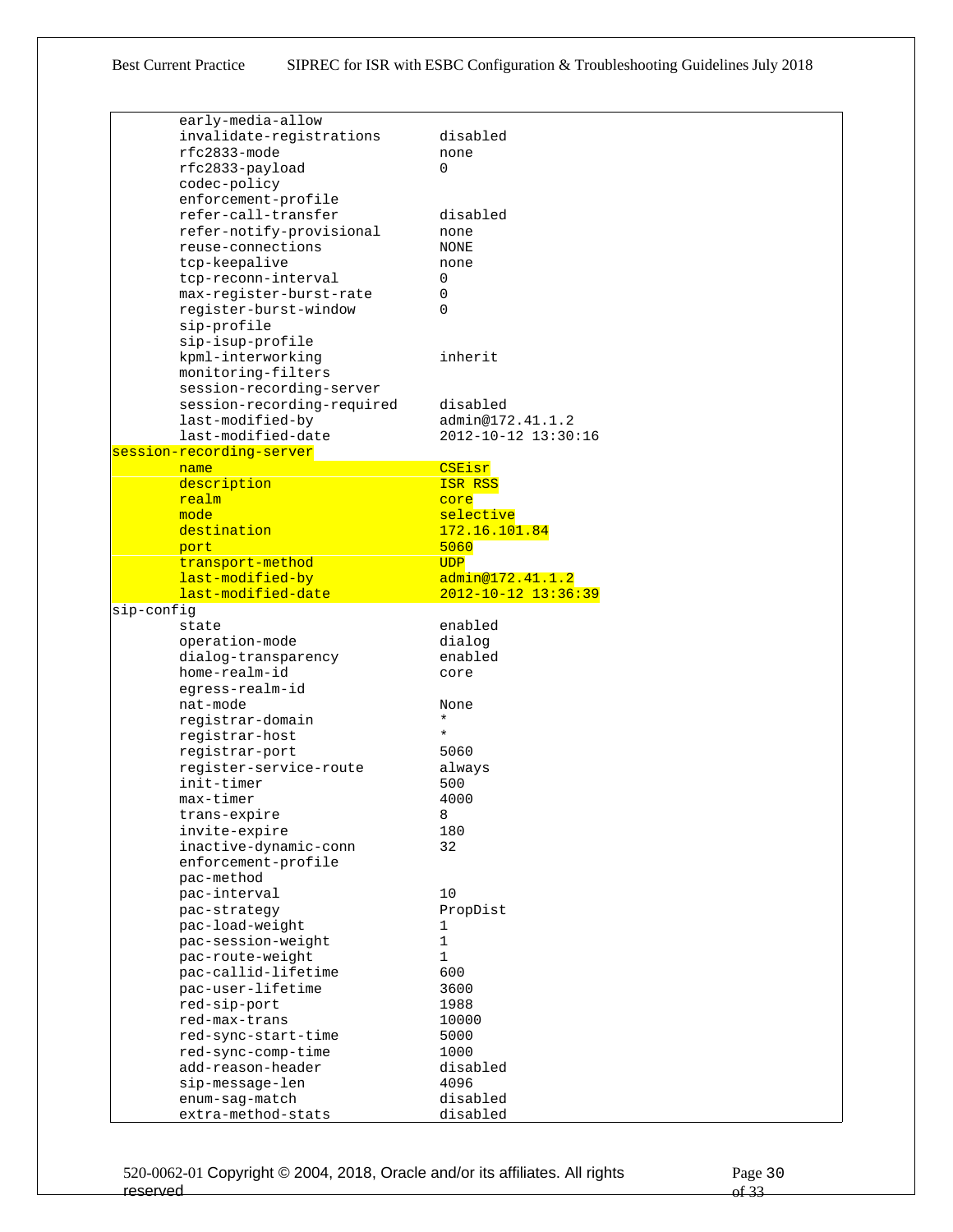| rph-feature                   | disabled            |
|-------------------------------|---------------------|
| nsep-user-sessions-rate       | 0                   |
| nsep-sa-sessions-rate         | 0                   |
|                               |                     |
| registration-cache-limit      | $\Omega$            |
| register-use-to-for-lp        | disabled            |
| options                       | max-udp-length=0    |
| refer-src-routing             | disabled            |
| add-ucid-header               | disabled            |
|                               |                     |
| proxy-sub-events              |                     |
| allow-pani-for-trusted-only   | disabled            |
| pass-gruu-contact             | disabled            |
| sag-lookup-on-redirect        | disabled            |
| set-disconnect-time-on-bye    | disabled            |
| last-modified-by              | admin@172.41.1.2    |
|                               |                     |
| last-modified-date            | 2012-03-26 17:44:42 |
| sip-interface                 |                     |
| state                         | enabled             |
| realm-id                      | access              |
| description                   |                     |
| sip-port                      |                     |
|                               |                     |
| address                       | 192.168.50.100      |
| port                          | 5060                |
| transport-protocol            | <b>UDP</b>          |
| tls-profile                   |                     |
| multi-home-addrs              |                     |
|                               |                     |
| allow-anonymous               | agents-only         |
| ims-aka-profile               |                     |
| carriers                      |                     |
| trans-expire                  | 0                   |
| invite-expire                 | 0                   |
|                               |                     |
| max-redirect-contacts         | $\Omega$            |
| proxy-mode                    |                     |
| redirect-action               |                     |
| contact-mode                  | none                |
| nat-traversal                 | none                |
|                               |                     |
| nat-interval                  | 30                  |
| tcp-nat-interval              | 90                  |
| registration-caching          | enabled             |
| min-reg-expire                | 300                 |
| registration-interval         | 3600                |
|                               | enabled             |
| route-to-registrar            |                     |
| secured-network               | disabled            |
| teluri-scheme                 | disabled            |
| uri-fqdn-domain               |                     |
| spl-options                   |                     |
| trust-mode                    | all                 |
| max-nat-interval              | 3600                |
|                               |                     |
| nat-int-increment             | 10                  |
| nat-test-increment            | 30                  |
| sip-dynamic-hnt               | disabled            |
| stop-recurse                  | 401,407             |
| port-map-start                | 0                   |
| port-map-end                  | 0                   |
|                               |                     |
| in-manipulationid             |                     |
| out-manipulationid            |                     |
| manipulation-string           |                     |
| manipulation-pattern          |                     |
| sip-ims-feature               | disabled            |
| subscribe-reg-event           | disabled            |
|                               |                     |
| operator-identifier           |                     |
| anonymous-priority            | none                |
| max-incoming-conns            | 0                   |
| per-src-ip-max-incoming-conns | 0                   |
| inactive-conn-timeout         | $\Omega$            |
|                               |                     |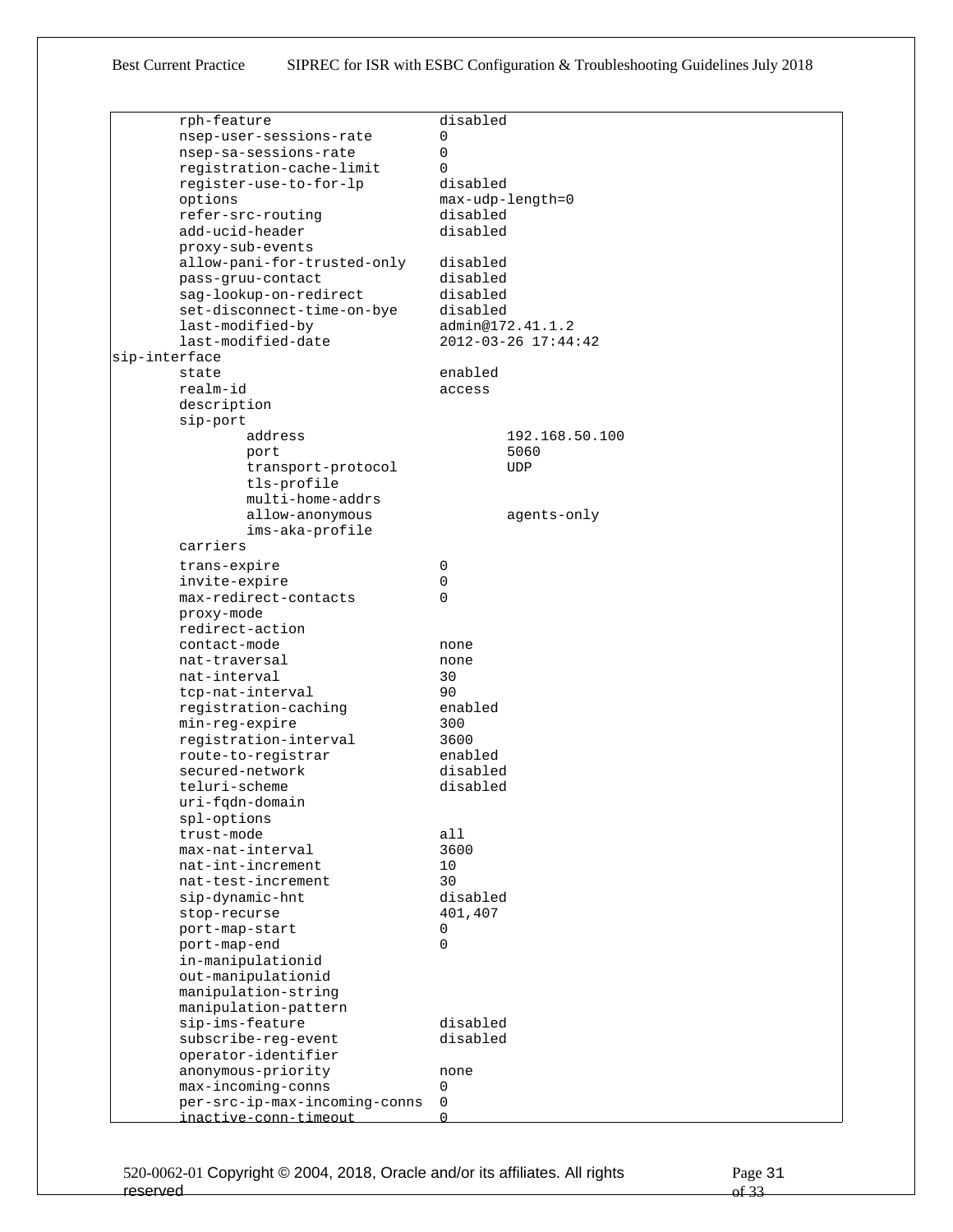|               | untrusted-conn-timeout              | 0                   |
|---------------|-------------------------------------|---------------------|
|               | network-id                          |                     |
|               | ext-policy-server                   |                     |
|               | default-location-string             |                     |
|               | charging-vector-mode                | pass                |
|               | charging-function-address-mode pass |                     |
|               | ccf-address                         |                     |
|               | ecf-address                         |                     |
|               | term-tgrp-mode                      | none                |
|               | implicit-service-route              | disabled            |
|               | rfc2833-payload                     | 101                 |
|               | $rfc2833-mode$                      | transparent         |
|               | constraint-name                     |                     |
|               | response-map                        |                     |
|               | local-response-map                  |                     |
|               | ims-aka-feature                     | disabled            |
|               | enforcement-profile                 |                     |
|               | route-unauthorized-calls            |                     |
|               | tcp-keepalive                       | none                |
|               | add-ESBCp-invite                    | disabled            |
|               | add-ESBCp-profiles                  |                     |
|               | sip-profile                         |                     |
|               | sip-isup-profile                    |                     |
|               | tcp-conn-dereg                      | $\Omega$            |
|               | register-keep-alive                 | none                |
|               | kpml-interworking                   | disabled            |
|               | tunnel-name                         |                     |
|               | session-recording-server            |                     |
|               | session-recording-required          | disabled            |
|               | last-modified-by                    | admin@172.41.1.2    |
|               | last-modified-date                  | 2012-10-12 13:41:18 |
| sip-interface |                                     |                     |
|               | state                               | enabled             |
|               | realm-id                            | core                |
|               | description                         |                     |
|               | sip-port                            |                     |
|               | address                             | 172.16.50.100       |
|               | port                                | 5060                |
|               | transport-protocol                  | UDP                 |
|               | tls-profile                         |                     |
|               | multi-home-addrs                    |                     |
|               | allow-anonymous                     | agents-only         |
|               | ims-aka-profile                     |                     |
|               | carriers                            |                     |
|               | trans-expire                        | 0                   |
|               | invite-expire                       | 0                   |
|               | max-redirect-contacts               | 0                   |
|               | proxy-mode                          |                     |
|               | redirect-action                     |                     |
|               | contact-mode                        | none                |
|               | nat-traversal                       | none                |
|               | nat-interval                        | 30                  |
|               | tcp-nat-interval                    | 90                  |
|               | registration-caching                | disabled            |
|               | min-reg-expire                      | 300                 |
|               | registration-interval               | 3600                |
|               | route-to-registrar                  | disabled            |
|               | secured-network                     | disabled            |
|               | teluri-scheme                       | disabled            |
|               | uri-fqdn-domain                     |                     |
|               | spl-options                         |                     |
|               | trust-mode                          | all                 |
|               | max-nat-interval                    | 3600                |
|               | nat-int-increment                   | 10                  |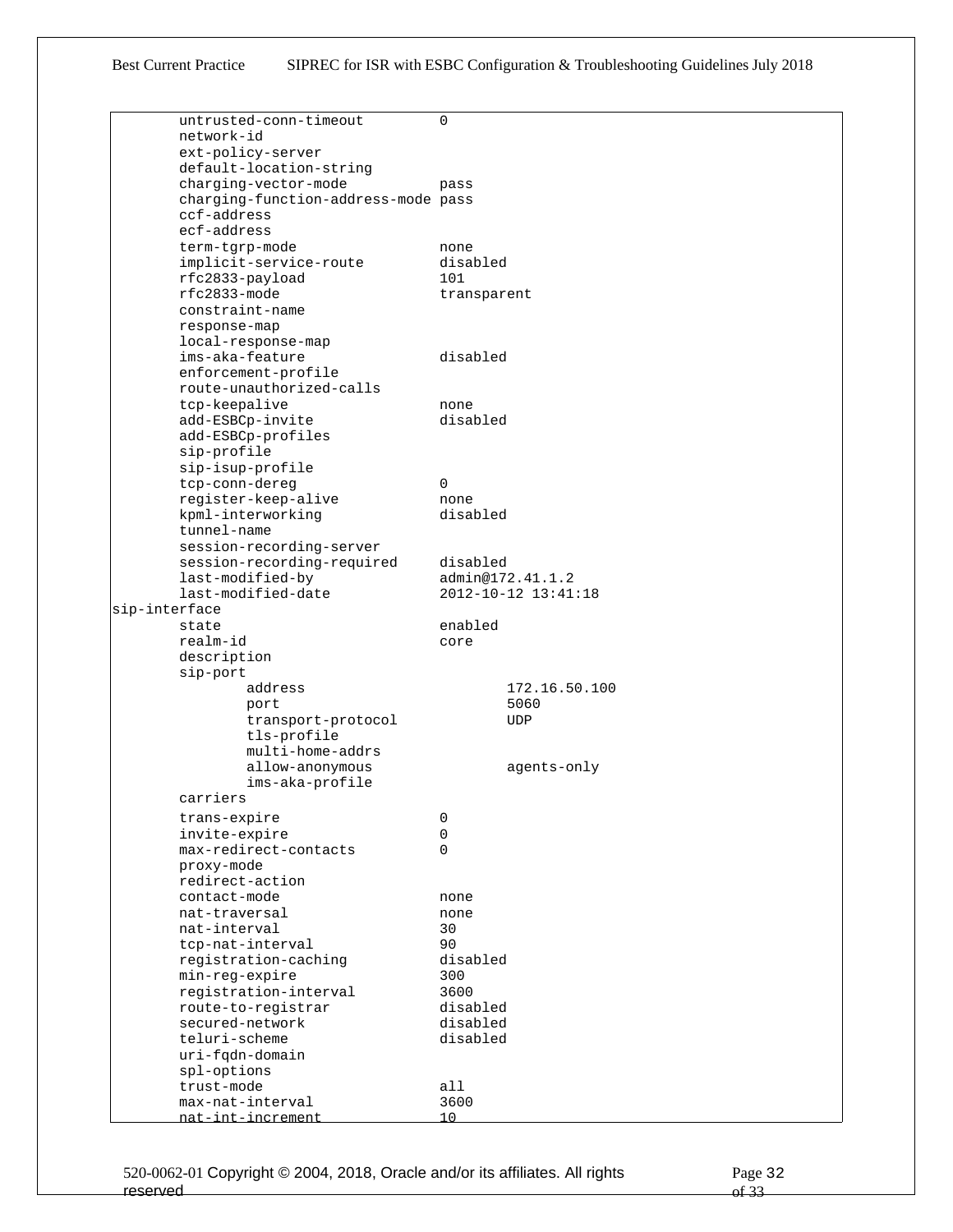| nat-test-increment                  | 30                  |
|-------------------------------------|---------------------|
| sip-dynamic-hnt                     | disabled            |
| stop-recurse                        | 401,407             |
| port-map-start                      | 0                   |
| port-map-end                        | 0                   |
| in-manipulationid                   |                     |
| out-manipulationid                  |                     |
| manipulation-string                 |                     |
| manipulation-pattern                |                     |
| sip-ims-feature                     | disabled            |
| subscribe-req-event                 | disabled            |
| operator-identifier                 |                     |
| anonymous-priority                  | none                |
| max-incoming-conns                  | 0                   |
| per-src-ip-max-incoming-conns       | 0                   |
| inactive-conn-timeout               | 0                   |
| untrusted-conn-timeout              | $\Omega$            |
| network-id                          |                     |
| ext-policy-server                   |                     |
| default-location-string             |                     |
| charging-vector-mode                | pass                |
| charging-function-address-mode pass |                     |
| ccf-address                         |                     |
| ecf-address                         |                     |
| term-tgrp-mode                      | none                |
| implicit-service-route              | disabled            |
| rfc2833-payload                     | 101                 |
| rfc2833-mode                        | transparent         |
| constraint-name                     |                     |
| response-map                        |                     |
| local-response-map                  |                     |
| ims-aka-feature                     | disabled            |
| enforcement-profile                 |                     |
| route-unauthorized-calls            |                     |
| tcp-keepalive                       | none                |
| add-ESBCp-invite                    | disabled            |
| add-ESBCp-profiles                  |                     |
| sip-profile                         |                     |
| sip-isup-profile                    |                     |
| tcp-conn-dereg                      | 0                   |
| register-keep-alive                 | none                |
| kpml-interworking                   | disabled            |
| tunnel-name                         |                     |
| session-recording-server            |                     |
| session-recording-required          | disabled last-      |
| modified-by                         | admin@console       |
| last-modified-date                  | 2012-02-08 14:40:58 |
| steering-pool                       |                     |
| ip-address                          | 192.168.50.100      |
| start-port                          | 49156               |
| end-port                            | 65535               |
| realm-id                            | access              |
| network-interface                   |                     |
| last-modified-by                    | admin@console       |
| last-modified-date                  | 2012-02-08 14:38:59 |
| steering-pool                       |                     |
| ip-address                          | 172.16.50.100       |
| start-port                          | 49156               |
| end-port<br>realm-id                | 65535               |
| network-interface                   | core                |
| last-modified-by                    | admin@console       |
| last-modified-date                  | 2012-02-08 14:39:18 |
| system-config                       |                     |
|                                     |                     |

520-0062-01 Copyright © 2004, 2018, Oracle and/or its affiliates. All rights reserved